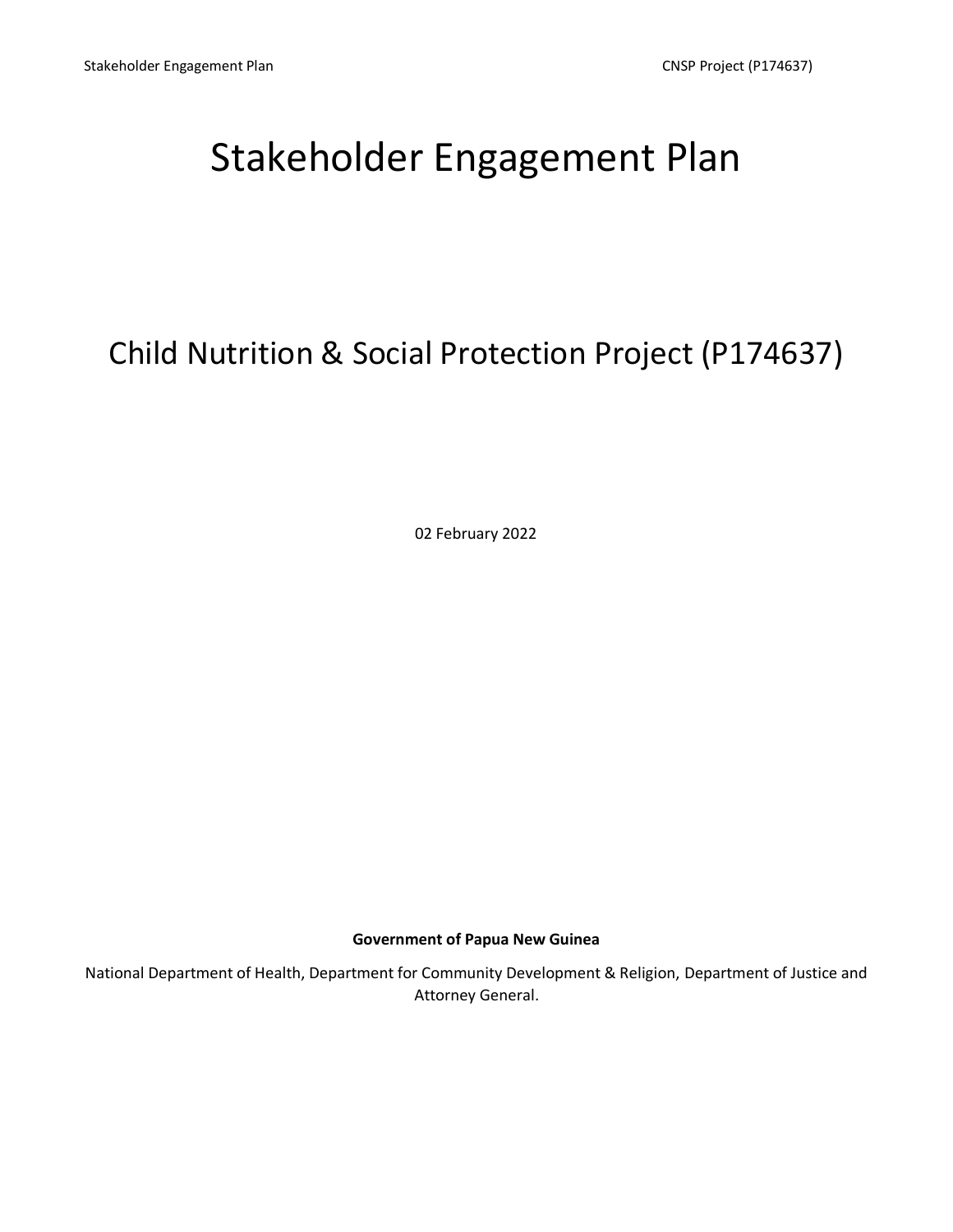#### **Document Control**

| <b>Version</b>   | Date        | <b>Description</b>                 |
|------------------|-------------|------------------------------------|
| Rev 0            | 21 Sep 2021 | <b>Working Draft</b>               |
| Rev 1            | 8 Oct 2021  | Revised Draft - WB Comments        |
| Rev <sub>2</sub> | 9 Nov 2021  | Revised Draft – IA and WB comments |
| Rev 3            | 02 Feb 2022 | Final Draft - Decision Meeting     |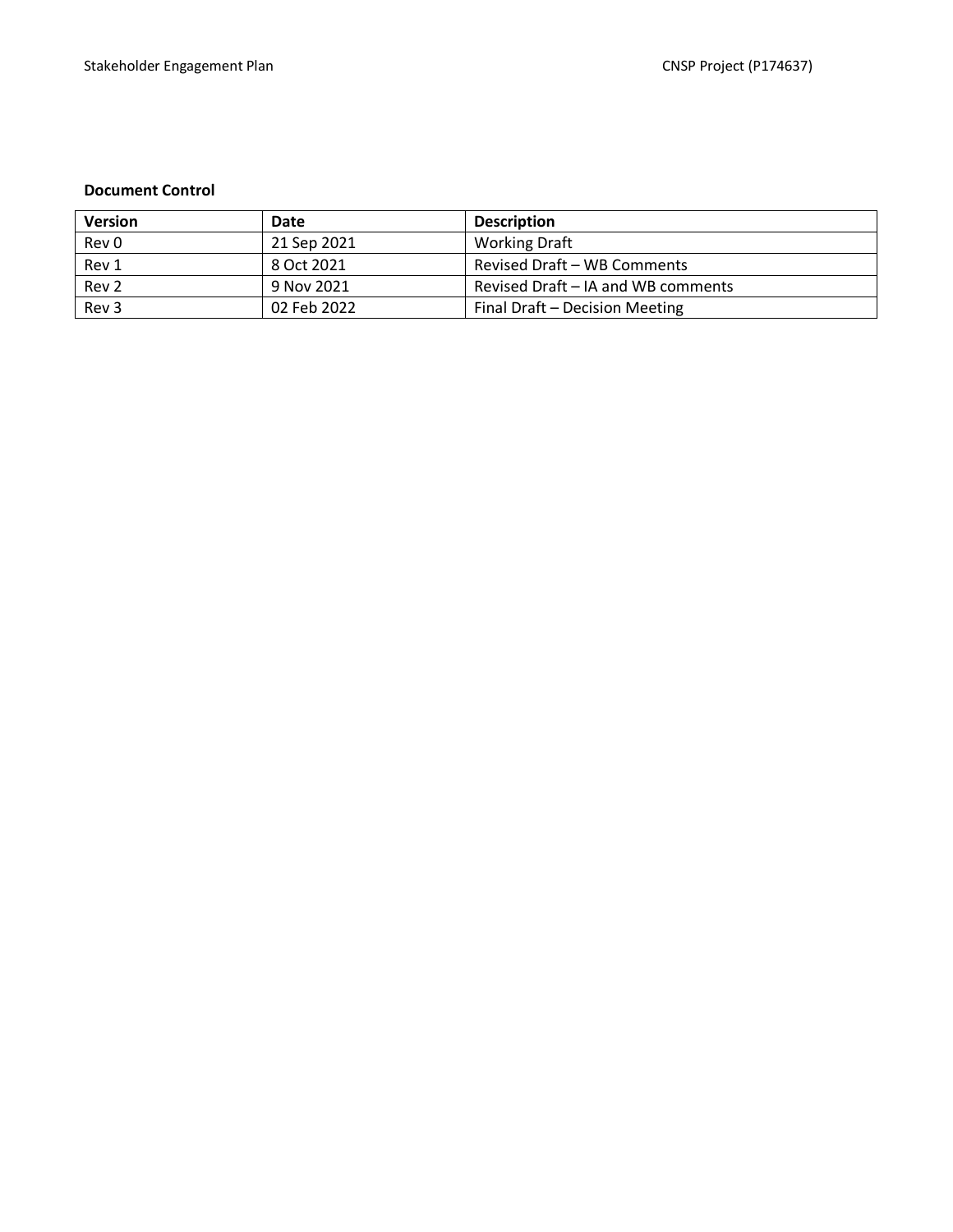**Acronyms**

| <b>CNSP</b>  | <b>Child Nutrition and Social Protection</b>          |
|--------------|-------------------------------------------------------|
| <b>DCDC</b>  | <b>District Community Development Centre</b>          |
| <b>DFAT</b>  | Department of Foreign Affairs and Trade               |
| <b>DfCDR</b> | Department for Community Development and Religion     |
| <b>DJAG</b>  | Department of Justice and Attorney General            |
| <b>DNPM</b>  | Department of National Planning and Monitoring        |
| E&S          | <b>Environmental and Social</b>                       |
| <b>ECD</b>   | <b>Early Child Development</b>                        |
| <b>ESCP</b>  | <b>Environmental and Social Commitment Plan</b>       |
| <b>ESF</b>   | World Bank's Environmental and Social Framework (ESF) |
| <b>ESRS</b>  | <b>Environmental and Social Review Summary</b>        |
| <b>ESS</b>   | <b>Environmental and Social Standard</b>              |
| <b>FTI</b>   | <b>Fast Track Initiative</b>                          |
| <b>GoPNG</b> | Government of Papua New Guinea                        |
| IA           | <b>Implementing Agency</b>                            |
| <b>LLHA</b>  | Local Level Health Authority                          |
| <b>LMP</b>   | Labour Management Plan                                |
| M&E          | Monitoring and Evaluation                             |
| <b>NGO</b>   | Non Government Organisations                          |
| <b>NDoH</b>  | National Department of Health                         |
| OH&S         | Occupational Health and Safety                        |
| <b>PDO</b>   | Project Development Objective                         |
| <b>PHA</b>   | <b>Provincial Health Authority</b>                    |
| <b>PSP</b>   | <b>Payment Service Providers</b>                      |
| <b>PNG</b>   | Papua New Guinea                                      |
| SA           | Social Assessment                                     |
| SA/MP        | Social Assessment and Social Management Plan          |
| <b>SBCC</b>  | Social Behaviour Change Communication                 |
| <b>SEA</b>   | Sexual Exploitation and Abuse                         |
| <b>SEP</b>   | Stakeholder Engagement Plan                           |
| <b>SLOS</b>  | Social and Law & Order Sector                         |
| <b>SH</b>    | <b>Sexual Harassment</b>                              |
| <b>TA</b>    | <b>Technical Assistance</b>                           |
| <b>VAW</b>   | Violence Against Women                                |
| <b>VHA</b>   | Village Health Assistant                              |
| <b>VHV</b>   | Village Health Volunteers                             |
| <b>WASH</b>  | Water Sanitation and Hygiene                          |
| <b>WB</b>    | World Bank                                            |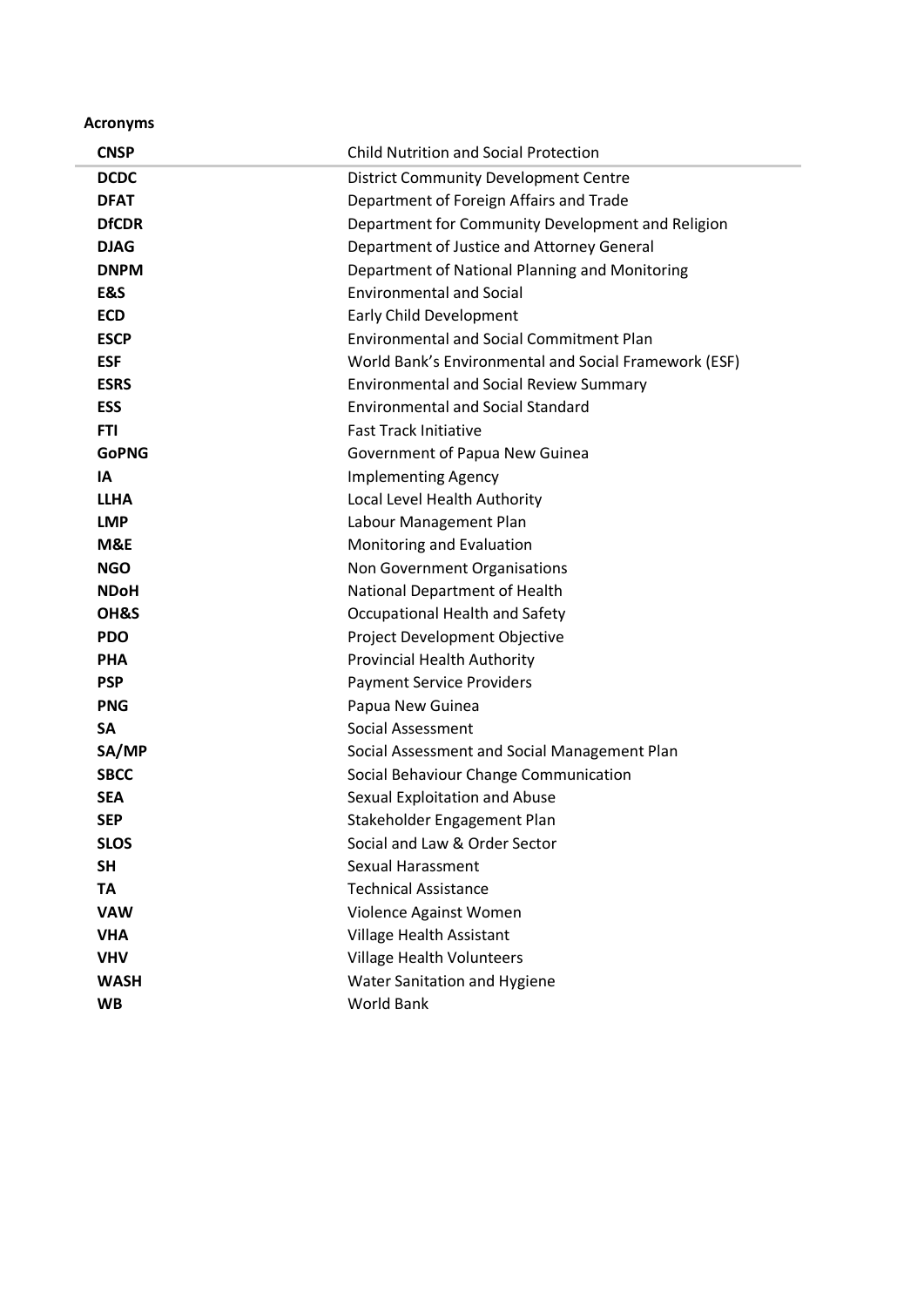# Table of Contents

<span id="page-3-0"></span>

| $\mathbf{1}$   |     |                                                                                      |
|----------------|-----|--------------------------------------------------------------------------------------|
|                | 1.1 |                                                                                      |
|                | 1.2 |                                                                                      |
|                | 1.3 |                                                                                      |
|                | 1.4 |                                                                                      |
|                | 1.5 |                                                                                      |
|                | 1.6 |                                                                                      |
|                | 1.7 |                                                                                      |
| $\overline{2}$ |     |                                                                                      |
|                | 2.1 |                                                                                      |
|                | 2.2 |                                                                                      |
|                | 2.3 |                                                                                      |
|                | 2.4 |                                                                                      |
| 3              |     |                                                                                      |
|                | 3.1 |                                                                                      |
|                | 3.2 |                                                                                      |
|                | 3.3 |                                                                                      |
|                | 3.4 |                                                                                      |
|                | 3.5 |                                                                                      |
|                | 3.6 |                                                                                      |
|                | 3.7 |                                                                                      |
| 4              |     | Resources and Responsibilities for implementing stakeholder engagement activities 20 |
|                | 4.1 |                                                                                      |
| 4.             |     |                                                                                      |
|                | 4.1 |                                                                                      |
|                | 4.2 |                                                                                      |
| 5.             |     |                                                                                      |
|                | 5.1 |                                                                                      |
|                |     |                                                                                      |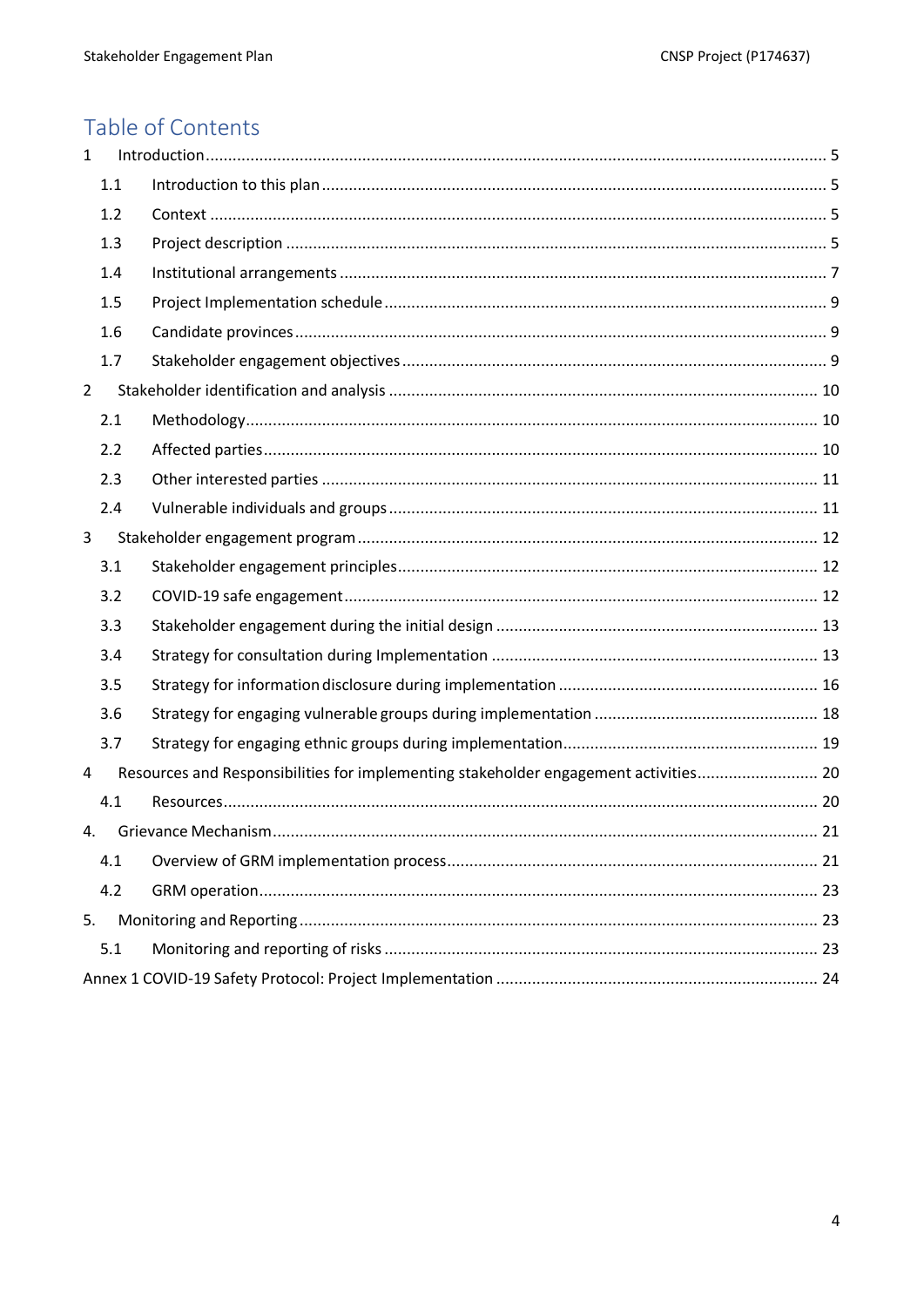## **1 Introduction**

#### <span id="page-4-0"></span>**1.1 Introduction to this plan**

This Stakeholder Engagement Plan (SEP) defines a program for stakeholder engagement for the Child Nutrition and Social Protection (CNSP) Project. This SEP was developed during the initial design phase of the project to be implemented in accordance with the Government of PNG (GoPNG) and the World Bank's requirements for stakeholder engagement. The CNSP will commence building a social protection safety net system to address high poverty rates and strengthen the delivery of frontline health and nutrition outreach services in PNG.

#### <span id="page-4-1"></span>**1.2 Context**

With half of all children in PNG currently being stunted, stunting can and must be prevented. Reducing stunting will enhance human development and result in long terms gains for the citizens of PNG. The GoPNG has requested World Bank financing for the CNSP Project to be implemented in accordance with relevant PNG laws and the World Bank's Environmental and Social Framework (ESF) – including Environmental and Social Standard (ESS) 10 - Stakeholder Engagement.

## <span id="page-4-2"></span>**1.3 Project description**

The design of the CNSP is outlined in the Project Appraisal Document (PAD) dated 13 January 2022. A summary is provided below.

The Project Development Objective is to improve the utilization of **priority nutrition interventions** and **purchasing power** of first thousand-day households in selected districts.

#### **The three (3) key results indicators are:**

- a) Percentage point increase in the proportion of children at two years of age who have received two doses of Vitamin A supplement;
- b) Proportion (%) of first 1,000-day households receiving child nutrition grant; and
- c) Percentage point increase in proportion of mothers/caregivers who demonstrate adequate infant and young child feeding practices.

**The direct beneficiaries are the first 1,000 days households covered by the project.** While the pregnant women or the mothers of infants under 2 would be the recipients of the child nutrition grant, their family members would also benefit from the project in terms of more and better-quality food and exposure to SBCC. The secondary beneficiaries are health workers that would receive training for delivering essential health and nutrition services. In addition, national and sub-national government officials involved in the Government of Papua New Guineas Fast Track Initiative (FTI) planning and implementation will also benefit through improved coordination and capacity building offered through the project.

The project will be implemented through three components:

# • **Component 1: Implementing Community-based Approaches to Reduce and End Stunting (PNG CARES)**.

This component seeks to promote critical nutrition behaviors including use of health services, early stimulation, and positive parenting behaviors among first 1,000-day households and to support the convergence of multi-sectoral nutrition-relevant services. Since health systems capacity to deliver nutritionspecific health services at health facilities and through outreach is a critical bottleneck to the use of these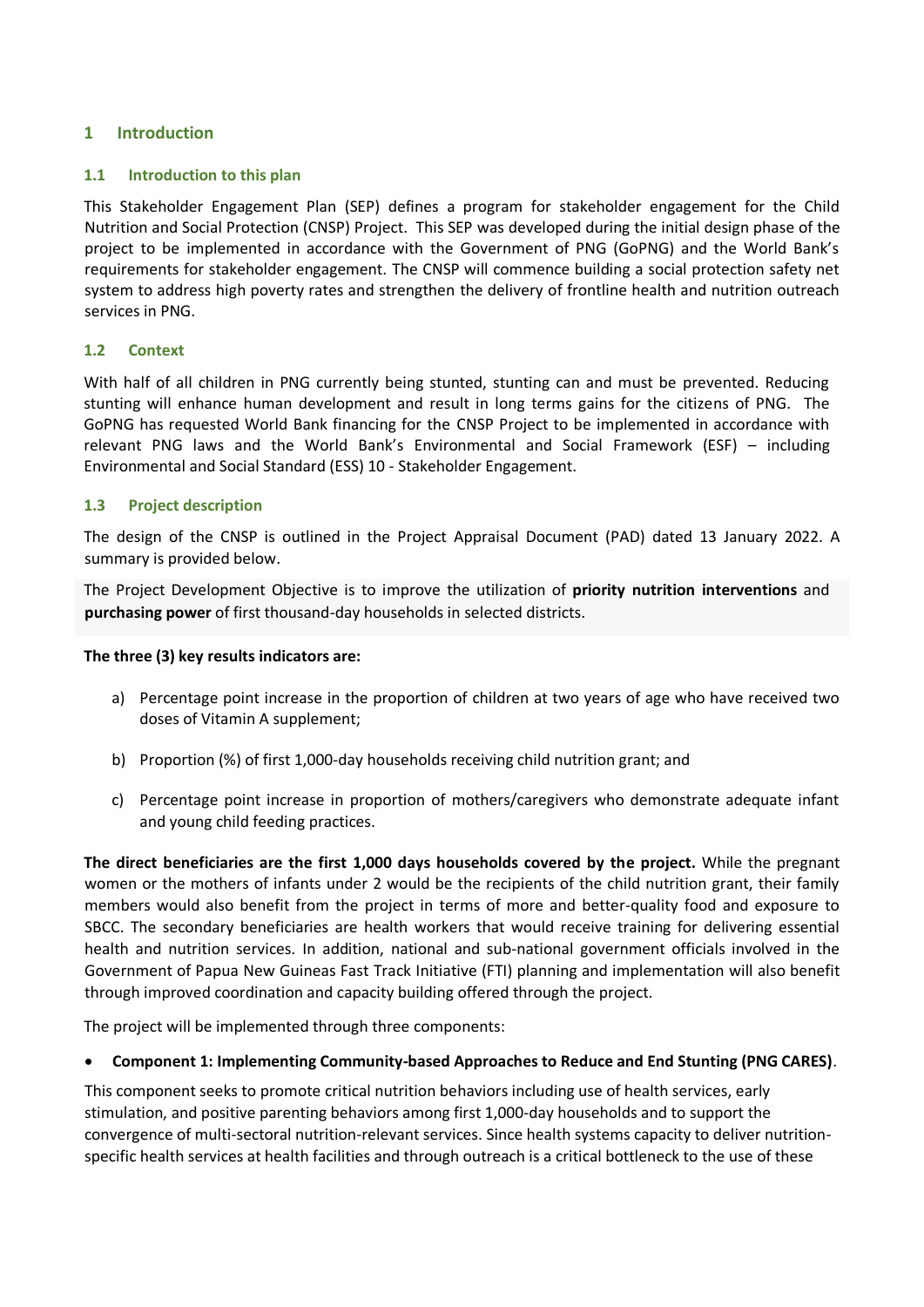services, this component also seeks to strengthen capacity to deliver these services and integrate them into routine health service delivery and outreach. Sub-components include:

- *1.1 Community-level Multi-sectoral Actions for Nutrition and Early Childhood Development (ECD)* to support the implementation of community-level activities that will address the multisectoral drivers of stunting and promote ECD. Involving sub-grants between NDOH and church health organizations for i) community mobilization; ii) action planning and progress monitoring using village score cards; iii) behaviour change communication for child feeding and hygiene practices; iv) promoting use of nutrition services through the PNG health system; advocating pro-nutrition health and WASH investments; promoting kitchen gardens and small livestock rearing to promote diet diversification; and Early Stimulation and Positive Parenting programs to empower parents to improve the quality of their interactions and play with their children through early stimulation and positive parenting.
- *1.2 Strengthening Health* Systems including the procurement of digital tools (i.e., phones, tablets etc.) and technical assistance, training, and associated operational costs to improve the collection and use of data related to nutrition as well as for the management and oversight of service delivery. In addition, this sub-component will finance mass media-based advocacy campaign on child stunting. Activities will include: (i) development and rollout of a nationwide stunting-focused advocacy and awareness campaign; (ii) high-level policy events and summits (national and sub-national level); and (iii) nationwide advocacy and awareness activities focused on early stimulation and positive parenting.
- **Component 2: Implementing a Nutrition-Sensitive Child Grant** This component, implemented by the Department for Community Development and Religion (DfCDR), seeks to address the affordability dimension of food security among the first 1,000 days families and incentivize the adoption of healthy and positive behaviours and feeding practices. Sub-components include:
	- *2.1 Provision of Child Nutrition Grant* Targeted towards pregnant women or children under 2 years old. The parameters of this child grant such as benefit level will be determined during the project preparation.
	- *2.2 Improving Delivery Systems and Capacity Building for Child Grant*  involving the development of systems and management capacity to deliver the child grant; and District and subnational staff (i.e., Community Development Officers) training to facilitate the child grant activities and monitor the implementation progress. A small number of district Community Development Centres will serve as a venue for communication, coordination & training to support the project.
- **Component 3: Advocacy, Coordination, and Project Management**  The objective of this component is to support advocacy of the FTI agenda, oversight and coordination of nutrition relevant interventions, and overall project management and M&E.

This component will finance the operational costs needed to advocate and coordinate nutrition policies and programs, the consultancy support to carry out a series of project monitoring surveys and thematic studies, and the personnel costs for managing project related financial management (FM), procurement, M&E and learning, and safeguards to facilitate project implementation. The support will include: (i) strengthening the Department of Justice and Attorney General (DJAG), the Special SLOS Working Group on Nutrition (SSLOSWG-N), and the SLOS Secretariat housed in DJAG to enhance coordination among FTI stakeholders related to the project implementation and to build institutional capacity for the oversight, coordination and monitoring of the FTI; (ii) organizing National Nutrition Summits to highlight the importance of child stunting reduction, its determinants, and review the progress; (iii) facilitating the planning and implementation of FTI activities at the province and district level; (iv) developing and coordinating the implementation of a unified monitoring and evaluation (M&E) strategy with common indicators across implementing levels - provinces, district, wards down to villages; and (v) managing the project M&E, reporting, and planning. The proposed M&E strategy will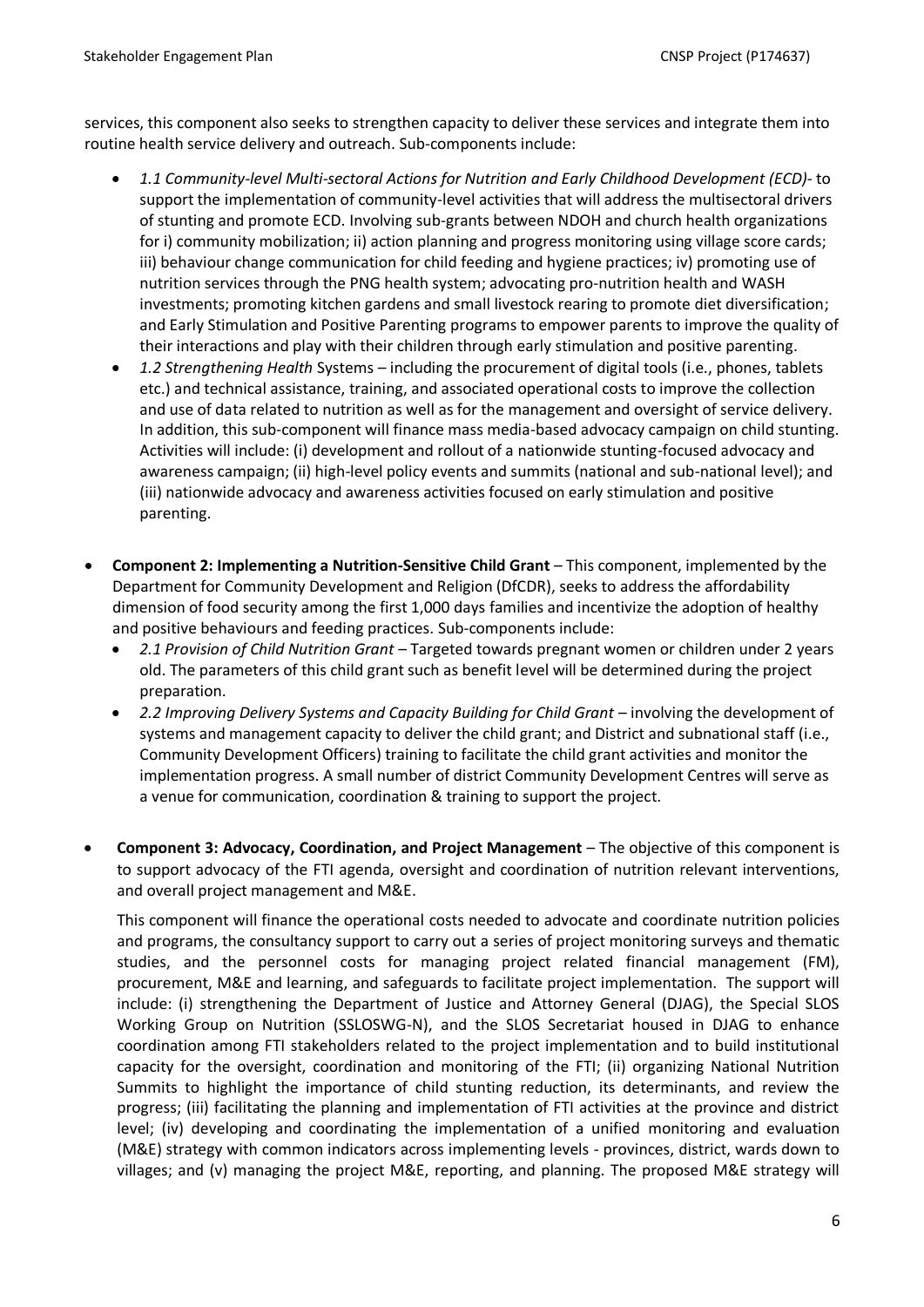capitalize on existing systems, particularly the electronic National Health Information System (e-NHIS) to improve the tracking of progress made on stunting as well as information systems in other sectors and across levels of Government. In addition, it will also seek to document and provide robust evidence on the effectiveness of both Government-financed and Project-supported actions to reduce stunting and promote ECD, and capture lessons learned to support cross-learning on good practices both within PNG and with other countries.

#### <span id="page-6-0"></span>**1.4 Project Institutional and Implementation Arrangements**

Overseen by a joint steering committee, the project will be implemented through a multisectoral approach and in partnership with existing service providers (see Figure 1.4).

**Project Steering Committee (PSC).** A PSC will oversee project implementation and coordinate project policy concerns with the World Bank (WB). Because the Social, Law and Order Sector (SLOS) currently has the mandate to lead, coordinate, and oversee the Fast Track Initiative to Reduce Stunting (FTI) and has the convening power to both coordinate across sectors, as well as at the subnational level, the PSC will leverage the existing SLOS mechanism to the extent possible. Therefore, the PSC will be chaired by the Secretary of Department of Justice and Attorney General (DJAG), in his/her capacity as the chair of the SLOS Department Heads. Other key members include the Secretaries of National Department of Health (NDoH), Department of Community Development and Religion (DfCDR), and Department of National Planning and Monitoring. Other agencies may be invited into the PSC as deemed necessary by the Committee. The PSC will review project progress, coordinate project activities with current and emerging partners to strengthen the CSNP where possible, review and manage risks, and provide advice and guidance on the project's annual work plans and budgets.

**Project Implementing Agency (IA)**. The NDoH, DfCDR, and DJAG will be the IAs of project components 1,2, and 3 respectively. All three IAs are also key members of the Special SLOS Working Group on Nutrition (SSLOSWG-N) and will implement their respective project activities in collaboration with each other and SSLOSWG-N members such as UNICEF. NDoH and DfCDR will establish a Component Management Unit (CMU) each to manage daily implementation of components 1 and 2 respectively. A Project Coordination Unit (PCU) will be established within the SLOS Secretariat under DJAG to manage project Component 3, including ensuring coordination between the two CMUs on project implementation management matters (e.g., procurement, safeguards, learning, and reporting) as well as with other key government stakeholders. The two CMUs and PCU will collaborate closely in planning and supervising several project activities to optimize the use of project resources and ensure implementation performance. For example, it is envisaged in any project district the same church-based organization should be engaged as local partner for the delivery of community level activities under subcomponent 1.1 and for outreach and enrollment of eligible first 1,000-day households under subcomponent 2.1. Therefore, the two CMUs will jointly develop the Subgrant Agreement and Manual, manage the process of selecting qualified organizations, and monitor the delivery of outputs specified in the Subgrant Agreement. Similarly, the NDoH's CMU and DJAG's PCU should coordinate between the proposed general awareness raising on nutrition and stunting at the local and community level under component 1 and the national level advocacy on nutrition and stunting through dedicated events such as the National Nutrition Summits under Component 3.

**Subnational Governments**. A Provincial Project Coordination Committee (PPCC) will be established and include Provincial Health Authority (PHA), Provincial Community Development Office (PCDO), and other key sub-national stakeholders to coordinate and supervise the project implementation within each project province. The PPCC will be chaired by the Governor, or a senior official designated by the Governor (e.g., CEO of PHA or Provincial Administrator). The project will finance the recruitment of one Provincial Nutrition Coordinator (PNC) and one Provincial Social Protection Coordinator (PSPC) to support the PPCC by closely coordinating with concerned subnational government offices, selected Church organization and payment service providers, and other community groups involved for the outreach and communication of the project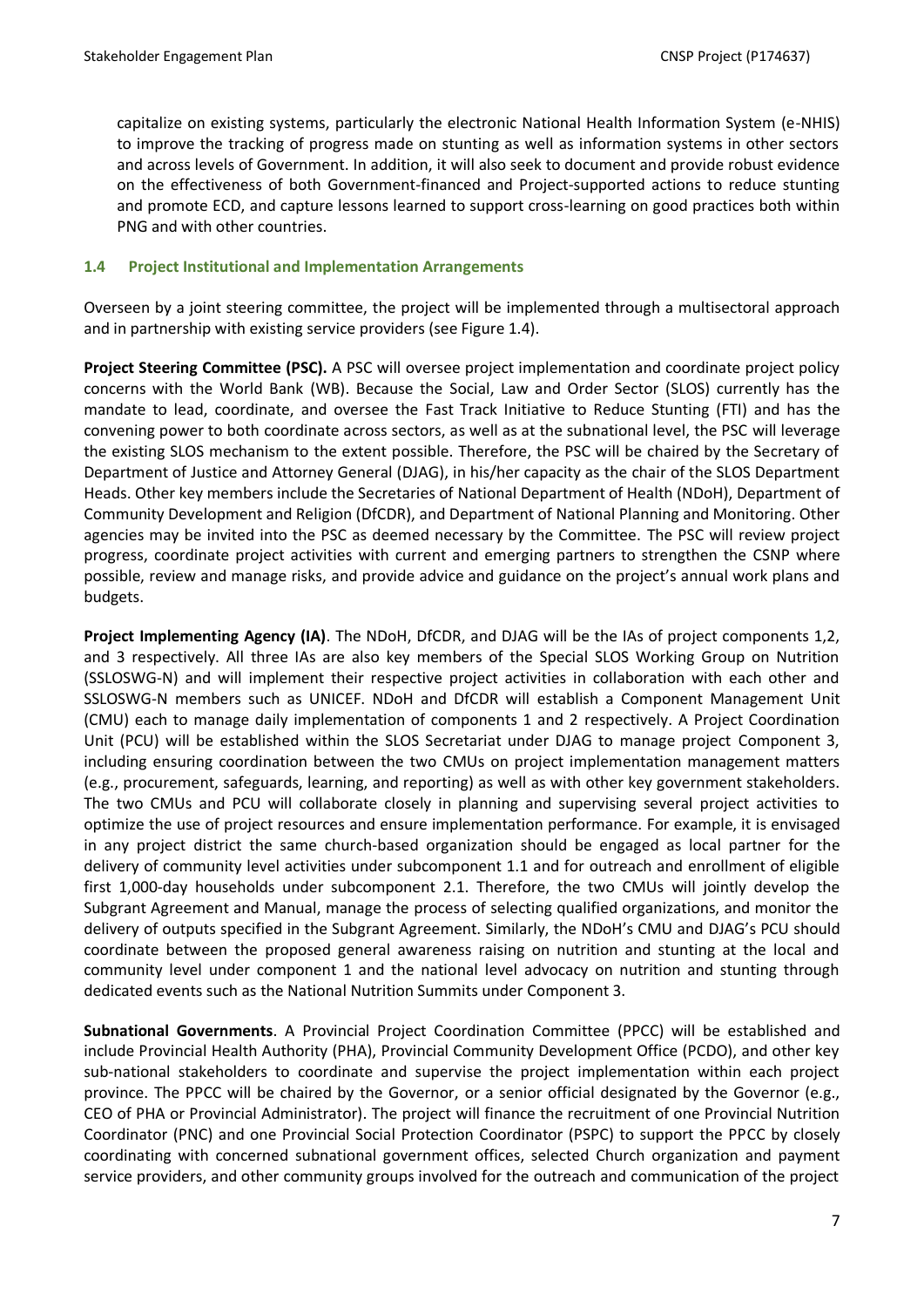interventions. PHAs will, in keeping with their institutional mandate for coordination with subnational stakeholders in health sector, be responsible for oversight, coordination and technical support to project activities under component 1 on behalf of the NDoH. PCDOs will coordinate with subnational stakeholders on behalf of DfCDR and mobilize the District Community Development Officers to support the Component 2 implementation.

**Service Providers**. Church based organizations (or other qualified Non-Government Organizations when needed) will be selected by NDoH and DfCDR as local partners through subgrant arrangement to undertake community-based activities for components 1 and 2. The selected local partner will engage with village health volunteers or assistants (VHV/VHAs) and other community actors to deliver social behavior change communication (SBCC) and other community level activities under Component 1, and to support outreach, registration and grievance monitoring of eligible cash grant beneficiaries in the community under Component 2. The project will provide relevant training and capacity building in this area. The DfCDR will select and contract out relevant payment service providers for the disbursement of the child grant benefits. The PSPs will facilitate the account opening of beneficiaries, credit benefit payments to beneficiary accounts, support cash-out needs via their service networks, address payment related grievances, and submit payment reconciliation reports through the DfCDR CMU.

**Project Operations Manual.** All project activities will be implemented in accordance with the Project Operations Manual, which includes the Operations Manual for child grant and Subgrant Manual as annexes and will provide the details on the overall project design and implementation guidelines.



**Figure 1 CNSP Project Institutional Arrangements**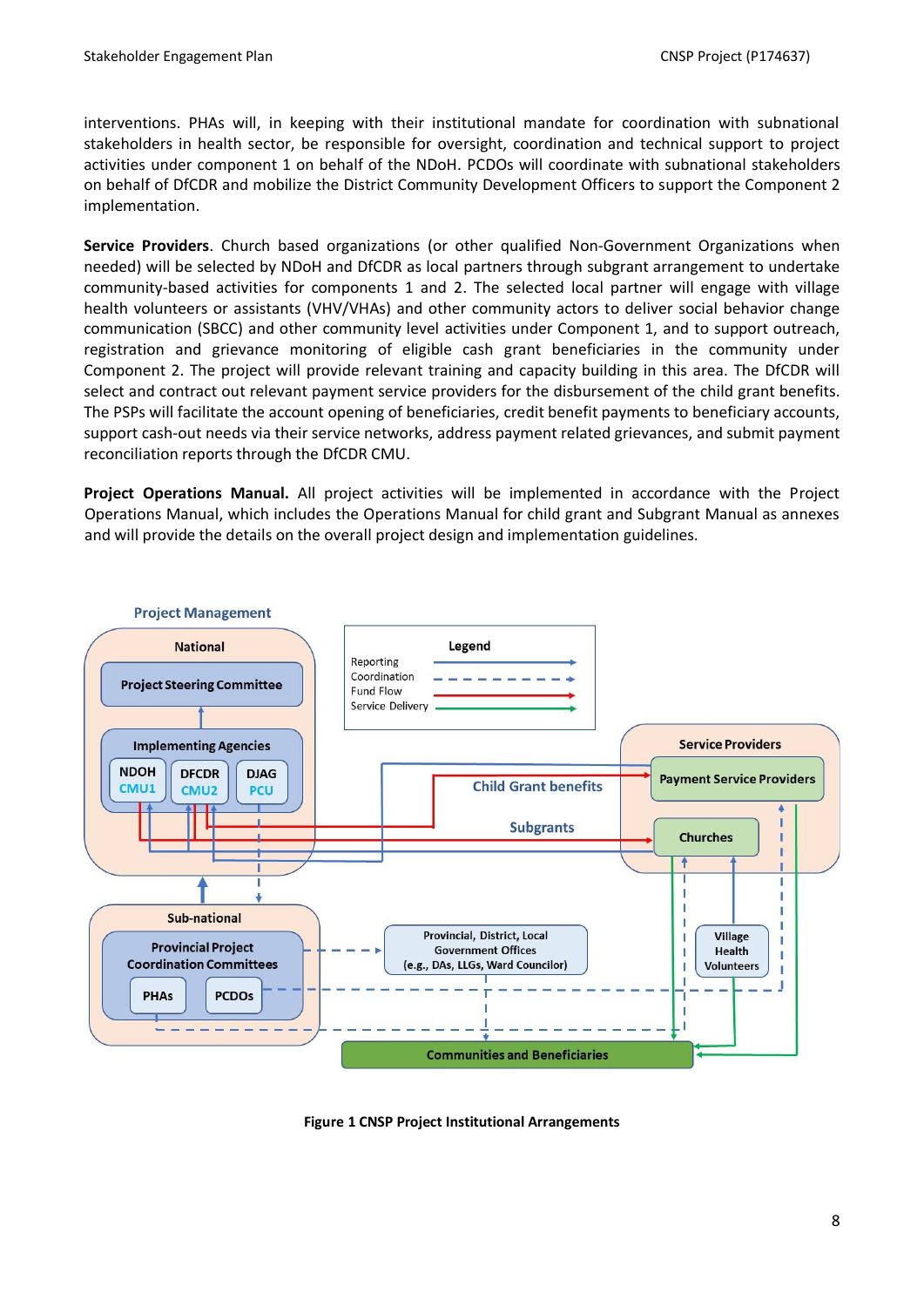#### <span id="page-8-0"></span>**1.5 Project Implementation schedule**

This SEP has assessed the project design outlined in the PAD dated 13 January 2022 and drawn upon inputs provided from stakeholder consultations (see Table 1) conducted during the design period to provide a phased approach to engaging stakeholders to deliver the CNSP. Commencing in four (4) provinces in early 2022*,* project governance arrangements, activity design and the Environmental and Social measures outlined in Annexes C and F of the SAMP will commence to be tested and established in Phase 1. The Project will then seek to scale up implementation within provinces and districts in a second phase. The second phase will commence following a Mid Term Review of the project (tentatively scheduled for year 3 of implementation) and be subject to satisfactory implementation.

#### <span id="page-8-1"></span>**1.6 Candidate provinces**

Currently impacting all provinces in PNG, a phased approach is being implemented to end stunting within the country. Financed by a grant from the Australian Government's Department of Foreign Affairs and Trade (DFAT), the project will commence in four provinces which include East New Britain, Madang, Simbu and Western Province. During the initial design stage of the project New Ireland, Bougainville, West New Britain, Milne Bay, Central, Morobe, Eastern Highlands, Western Highlands, Gulf and Oro provinces were also confirmed by the Implementing Agencies to be eligible for inclusion in the CNSP Project. The criteria used to identify the eligible provinces was (i) the importance of regional representation, political commitment from the sub-national government, (ii) high stunting rates and a range of (iii) supply-side implementation capacity. GoPNG also discussed the possibility of a demand-driven approach to select the final set of provinces to be included in the project. Following project approval by the World Bank Board, eligible provinces from the 13 provinces identified above could be invited to submit an Expression of Interest (EoI) for participation in the project. The selection of the final provinces would be undertaken by the Project Steering Committee based on pre-specified evaluation criteria. Upon receiving the Bank's no objection, the Committee will notify selected provinces.

#### <span id="page-8-2"></span>**1.7 Stakeholder engagement objectives**

The overall purpose of this SEP is to establish a stakeholder engagement plan to support the inclusive implementation of a the CNSP Project. The plan sets a framework for public information disclosure and consultation for the implementation phases of the Project and describes the methods used to engage stakeholders. In addition, the SEP outlines the project's mechanism through which concerns about project related grievances can be raised and resolved. Stakeholder engagement is key to ensuring the project is designed and implemented inclusively, beneficially, and sustainably. This includes measures to effectively engage disadvantaged and vulnerable groups (such as poor literacy, stigma, marginalisation), and creating accountability against misallocation, discrimination, and corruption.

The objectives of this SEP are to:

- 1. Identify stakeholders to be impacted and engaged during the implementation of the Project.
- 2. Encourage inclusive participation by marginalized and vulnerable groups in the delivery of services, programs and other activities delivered through the Project.
- 3. Outline effective strategies to engage impacted groups in the consultation, monitoring and reporting processes.
- 4. Provide a program for the engagement of stakeholders, including the disclosure of any environmental or social impacts incurred by the Project with proposed mitigation measures.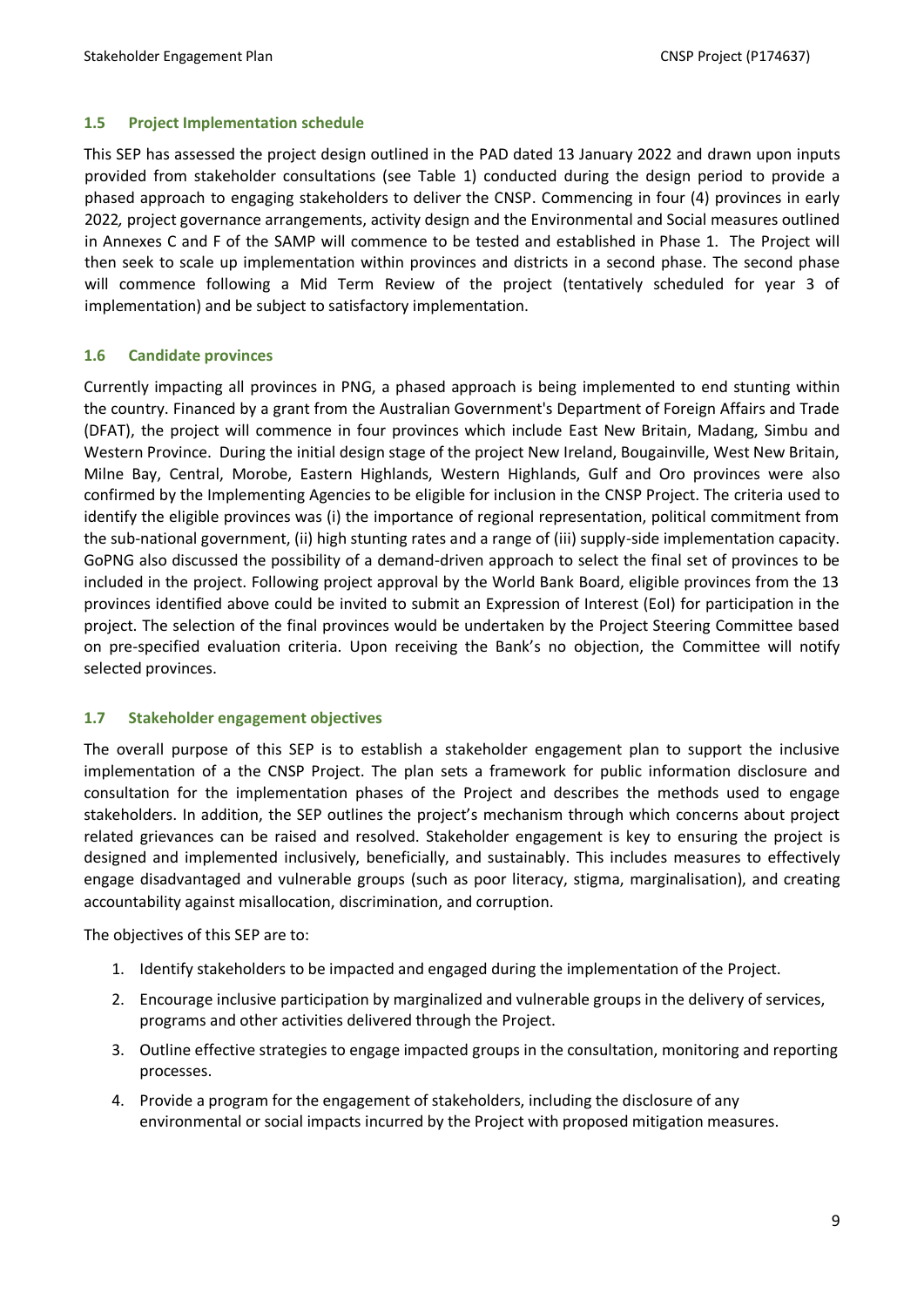5. Provide a mechanism to address any stakeholder concerns and provide feedback to issues raised by stakeholders through the establishment of a Grievance Redress Mechanism (GRM) to satisfactorily redress any project-related grievances.

# <span id="page-9-0"></span>**2 Stakeholder identification and analysis**

Project stakeholders consist of individuals, groups or other entities who:

- are impacted or likely to be impacted directly or indirectly, positively or adversely, by the Project (also known as 'affected parties'); and;
- may have an interest in the Project ('interested parties') which include individuals or groups whose interests may be affected by the Project and have the potential to influence the Project outcomes in any way.

Cooperation and negotiation by impacted stakeholders during the design and implementation phases of the project will assist to effectively deliver project activities to meet the PDO. Furthermore, input from stakeholders can support the design and project delivery teams to establish trust relationships and identify persons within a group who can act as legitimate representatives of their respective stakeholder group, i.e., the individuals who have been entrusted by their fellow group members with advocating the groups' interests in the process of engagement with the Project. This will enable implementing partners and community representatives to provide helpful insight into the local context and act as conduits for the dissemination of the Project-related information. Verification of stakeholder representatives (i.e., the process of confirming that they are legitimate and genuine advocates of the community they represent) remains an important task in establishing contact with the community stakeholders. The legitimacy of the community representatives and levels of influence can be verified by talking informally to a random sample of community members and heeding their views on who can be representing their interests in the most effective way. Community representatives, religious groups, youth organisations and cultural, village and women leaders may also enhance the dissemination and use of information in a culturally appropriate manner, in addition to building trust to engage in government programs and service delivery in the candidate provinces.

#### <span id="page-9-1"></span>**2.1 Methodology**

For the purpose of effective and tailored engagement, stakeholders of the proposed project(s) can be divided into the following core categories:

- **Affected Parties** persons, groups and other entities within the Project Area of Influence (PAI) that are directly influenced (actually or potentially) by the project and/or have been identified as most susceptible to change associated with the project, and who need to be closely engaged in identifying impacts and their significance, as well as in decision-making on mitigation and management measures;
- **Other Interested Parties** individuals/groups/entities that may not experience direct impacts from the Project but who consider or perceive their interests as being affected by the project and/or who could affect the project and the process of its implementation in some way; and;
- **Vulnerable Groups** persons who may be disproportionately impacted or further disadvantaged by the project(s) as compared with any other groups due to their vulnerable status.

# <span id="page-9-2"></span>**2.2 Affected parties**

Affected Parties include local communities/community members and other parties that may experience direct impacts from the Project. Specifically, the following individuals and groups fall within this category:

Local communities/community members:

• Target communities (i.e., districts, wards/villages)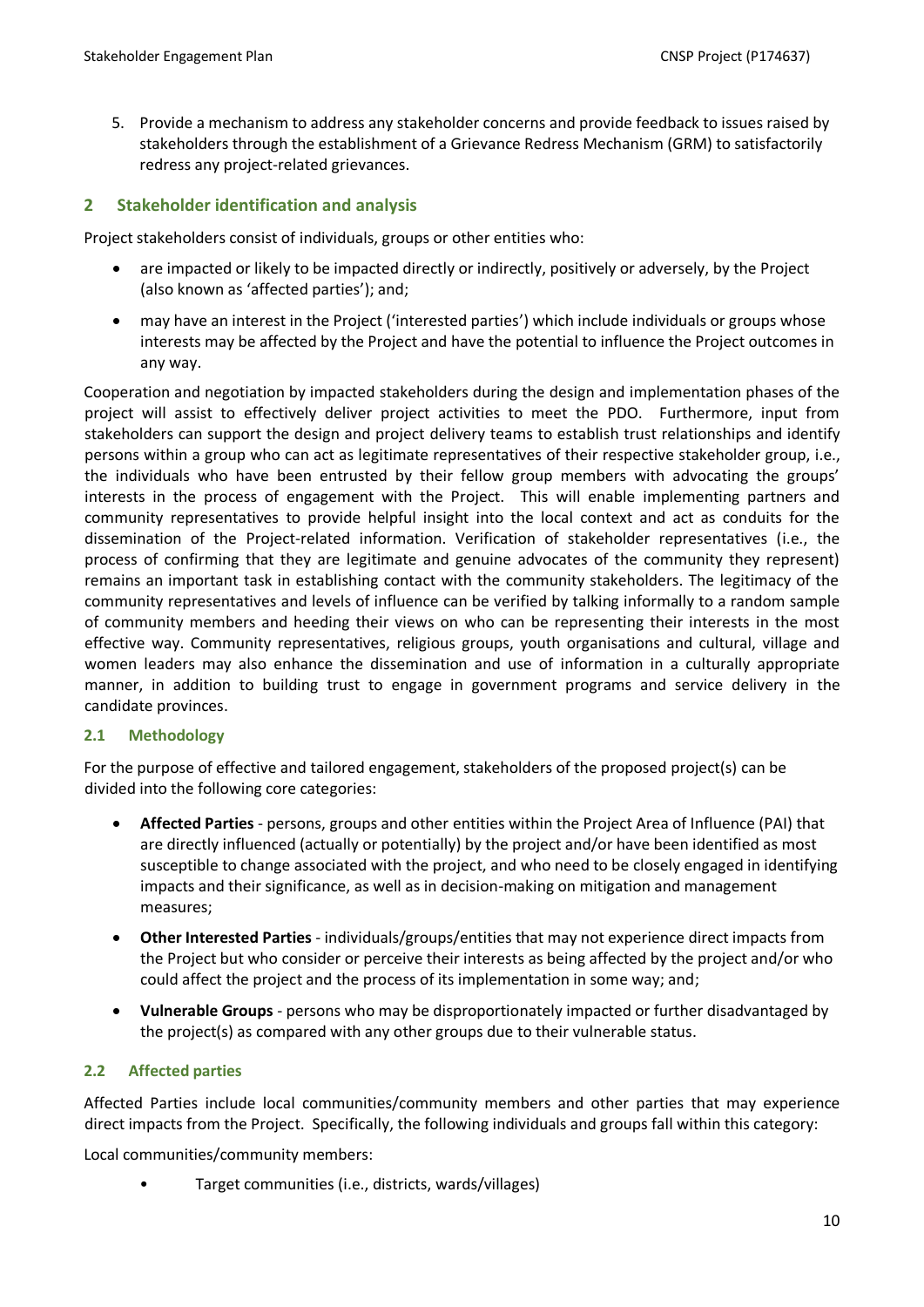- 1000 day households;
- Nursing mothers;
- Families of stunted and malnourished children;
- Village and community leaders & volunteers;
- Village Health Volunteers/Assistants;
- Women leaders and women's groups;
- Youth and disability organisations.
- Religious and custodial leaders;

#### Other affected parties

- Governments (National, Provincial and Local);
- Health and social protection workers
- Civil Society Organisations (CSO);
- Early Childhood and Community Development Centres;
- Church organisations;
- Office of Child and Family Services (OC&FS);
- Payment service providers (Banks, micro-banks, mobile money operators);
- Provincial Health Authorities (PHA);
- Schools and educational institutions;
- Training organisations.

## <span id="page-10-0"></span>**2.3 Other interested parties**

Other Interested Parties include individuals/groups/entities that may not experience direct impacts from the Project but who may consider or perceive their interests as being affected by the project and/or who could affect the project and the process of its implementation in some way. Other interest parties for the Projects include:

- International donor organisations;
- Businesses with international links;
- Church health providers;
- Local and international non-governmental organizations (NGOs);
- Local businesses;
- Other media sources;
- Other national and international research, health, and social protection organizations.
- Participants of social media;
- Politicians;
- The research community;
- The public:
- Traditional media.

#### <span id="page-10-1"></span>**2.4 Vulnerable individuals and groups**

Vulnerable individuals and groups include persons who may be disproportionately impacted or further disadvantaged by the Project compared with any other groups due to their vulnerable status. Targeted engagement strategies to encourage equal representation and participation by this group will be required in the design of the project and during the delivery of consultation and evaluation processes. Requirements to improve access by these groups to health services provided through PNG CARES and the CN Grant are outlined in this plan. The vulnerable or disadvantaged groups within the Project may include but is not limited to the following:

• Displaced people;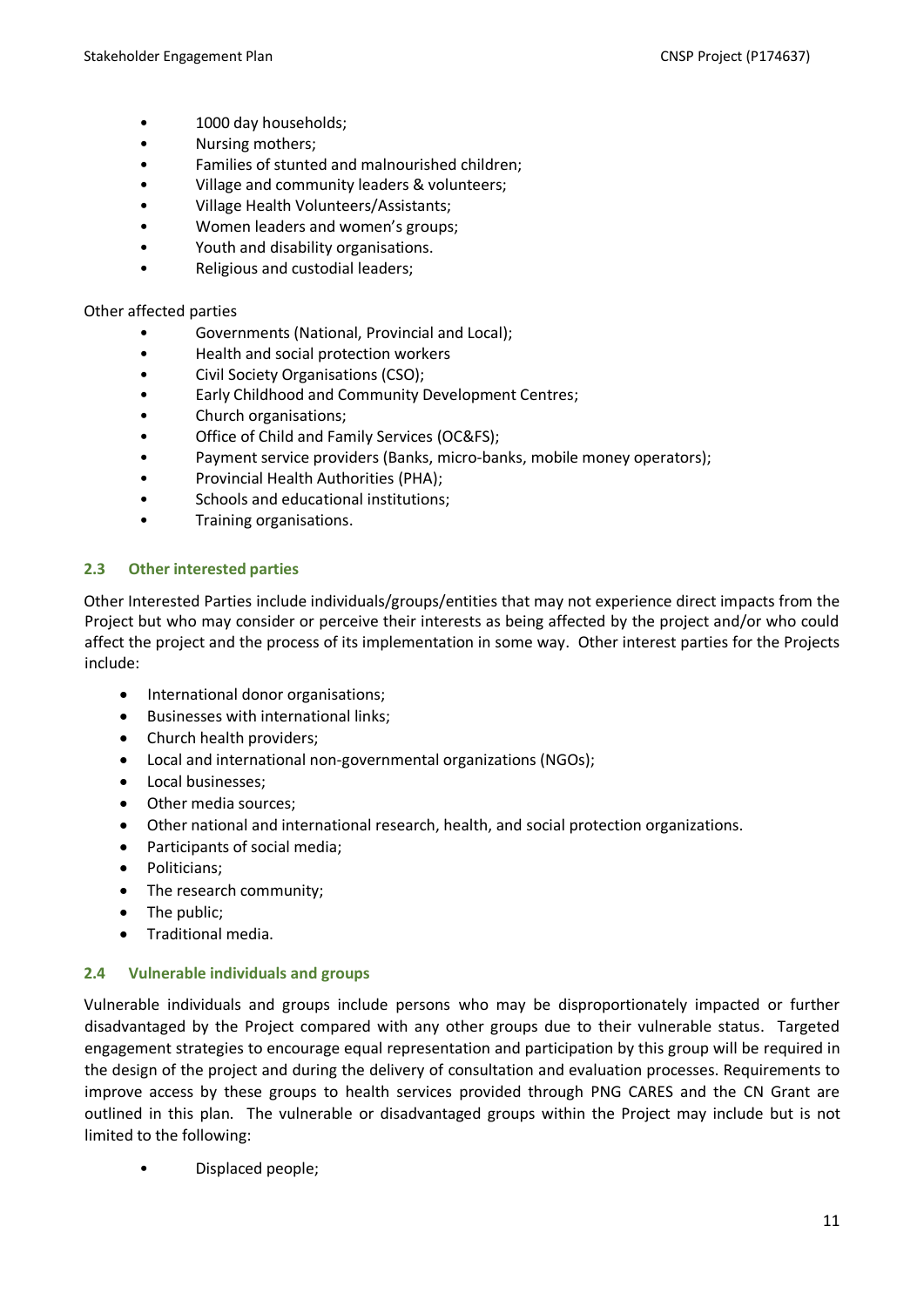- Minority clan groups.
- People living in settlements or outside their customary land/ communities.
- People living in poverty;
- People living in rural locations;
- People with disabilities;
- People with existing illnesses;
- People with low levels of literacy (i.e. reading and writing);
- Single parent households;
- Women;
- Youth.

Additional vulnerable groups may be confirmed during project implementation. A description of the engagement methods to be utilised during the project is provided in section 4.1.

Any changes, including the extension or adjustment of services provided through the CNSP Project will require the SEP to be updated to include targeted, culturally appropriate and meaningful consultations for disadvantaged and vulnerable groups before project activities are implemented.

# <span id="page-11-0"></span>**3 Stakeholder engagement program**

#### <span id="page-11-1"></span>**3.1 Stakeholder engagement principles**

To ensure a best practice approach in stakeholder engagement is delivered, the Project will apply the following principles for stakeholder engagement:

- **Openness and life-cycle approach**: Public consultations for the Project(s) will be arranged during the whole life cycle, carried out in an open manner, free of external manipulation, interference, coercion, or intimidation.
- **Informed participation and feedback**: Information will be provided to and widely distributed among all stakeholders in an appropriate format; opportunities will be provided for communicating stakeholders' feedback, for analyzing and addressing their comments and concerns.
- **Inclusiveness and sensitivity**: Stakeholder identification will be undertaken to support inclusive communications and build effective relationships. Equal access to information will be provided to all stakeholders with all impacted stakeholders to be encouraged at all times to be involved in consultation processes. Sensitivity to stakeholders' needs will be the key principle underlying the selection of engagement methods with special attention given to vulnerable groups (people living in poverty, in settlements or outside their traditional communities, remote or inaccessible areas, women, youth, elderly, people with disabilities, those with underlying health issues and culturally diverse ethnic groups).

#### <span id="page-11-2"></span>**3.2 COVID-19 safe engagement**

The PNG Government has taken measures to restrict public gatherings, meetings and movement both within PNG and between PNG and neighbouring countries. The general public is also increasingly concerned about the risks of transmission, particularly through social interactions. Given the highly infectious nature of COVID-19, the Project has developed a COVID-19 Safety Protocol for Project implementation (see Annex 1). This Protocol identifies COVID-19 transmission risks associated with the implementation of the Project; outlines appropriate risk mitigation measures; and assigns roles and responsibilities for their implementation. With the COVID-19 risk situation continuing to evolve, the Project will remain flexible and adapt its strategy to minimise COVID-19 infection risks in line with the National Department of Health's Emergency Response Plan.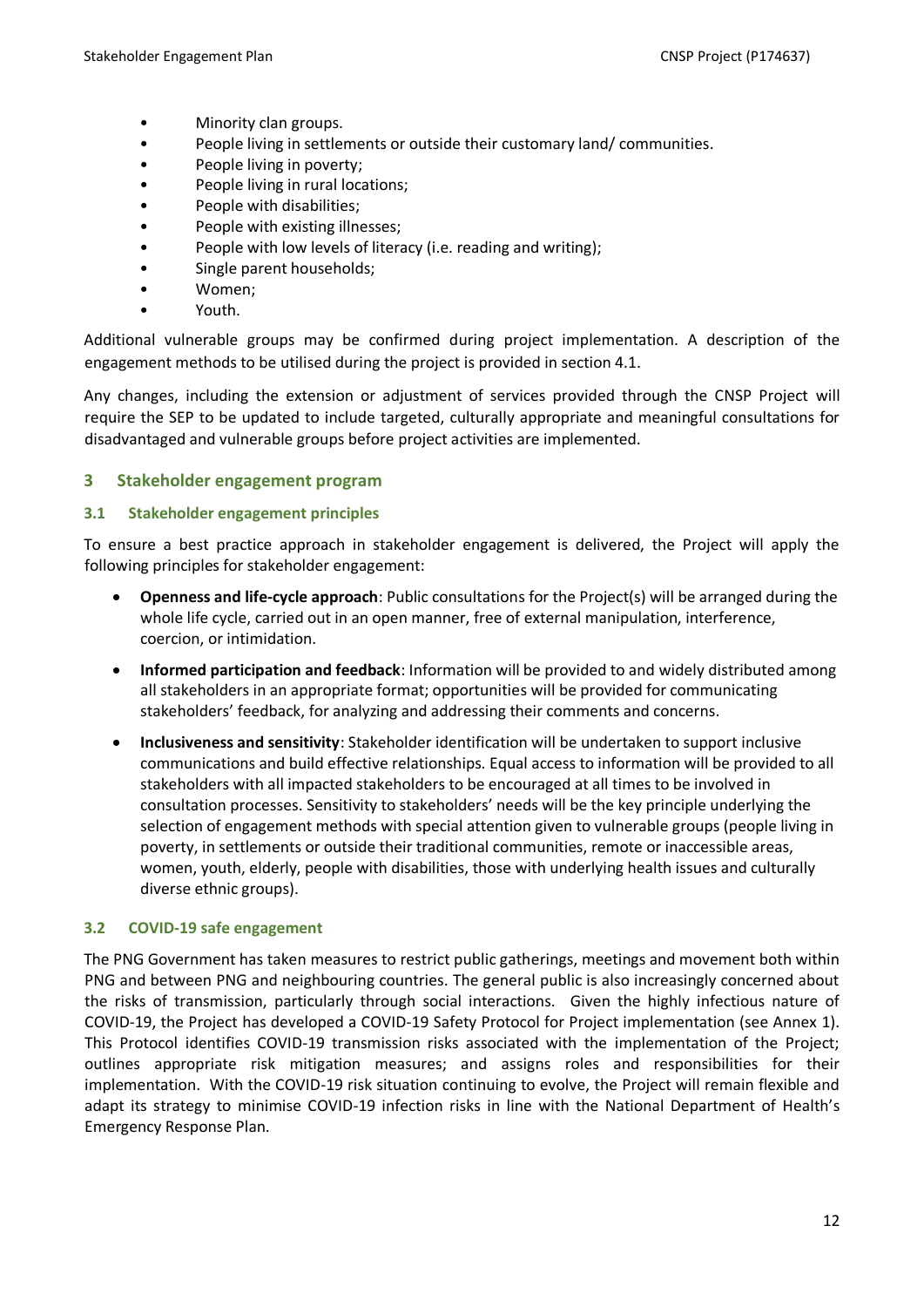#### <span id="page-12-0"></span>**3.3 Stakeholder engagement during the initial design**

During the initial design stages of the Project the design team have identified and analysed potential implementing partners to be engaged in the design and delivery of the CNSP Project.

An indicative consultation and dissemination plan was developed to assist the design process which resulted in a series of consultations with Civil Society Organisations (CSOs) and community groups undertaking child nutrition and social protection projects in PNG. The discussions provided insight into some of the successes and challenges of delivering child nutrition and social protection programs in Papua New Guinea. Strategy for consultation during Implementation.

A summary of consultation activities during project preparation is provided in [Table 3-1](#page-12-2)

| Type of activity and date                                                              | <b>Stakeholders involved</b>                                                                                     | Aim                                                                                                                                            |
|----------------------------------------------------------------------------------------|------------------------------------------------------------------------------------------------------------------|------------------------------------------------------------------------------------------------------------------------------------------------|
| Startup meetings (Mar-May 2021)                                                        | WB, NDoH, DFCD&R, DJAG                                                                                           | GoPNG & the WB to discuss the<br>project requirements including<br>environmental & social risks.                                               |
| Social Assessment virtual<br>consultations (Apr 2021)                                  | World Bank, World Vision, Menzies<br>Institute, UNICEF, Angau Hospital.                                          | To discuss lessons learned from<br>relevant child nutrition and social<br>protection projects being delivered in<br>PNG.                       |
| Environmental & Social Risk meeting<br>(May - Aug 2021)                                | World Bank, DfCD&R, NDoH.                                                                                        | To discuss potential E&S benefits and<br>risks resulting from the Project.                                                                     |
| High level Consultation Workshop (31<br><b>August 2021)</b>                            | NDoH, DFCD&R, DJAG, DNPM, World<br>Bank, DFAT                                                                    | To discuss design for the CNSP project                                                                                                         |
| Virtual Meetings (late Aug - Early Sep<br>2021)                                        | World Bank, NDoH, DFCD&R, DJAG,<br>DNPM, DFAT, Catholic Health<br>Services, Christian Health Service,<br>UNICEF. | To discuss design for the CNSP<br>project, environmental & social risks<br>and service level agreements.                                       |
| Environmental & Social Consultation<br>Workshop on draft E&S Instruments<br>(Oct 2021) | World Bank, NDoH, DFCD&R, DJAG,<br><b>DNPM</b>                                                                   | To review & finalise E&S Risk<br>Management Tools.                                                                                             |
| Technical design meetings to review<br>project design details                          | World Bank, NDoH, DFCD&R, DJAG,<br>DNPM.                                                                         | To review & discuss the preliminary<br>design, process, roles &<br>responsibilities of all parties including<br>through subgrant arrangements. |

<span id="page-12-2"></span>**Table 3-1 Consultation summary during the design stage**

#### <span id="page-12-1"></span>**3.4 Strategy for consultation during Implementation**

Two-way mechanisms for ongoing consultation will operate throughout the life of the Project, to disclose information and seek feedback. Dedicated channels for information dissemination will be established to ensure consistent communication at national, provincial and local levels throughout the Project.

Stakeholder consultation for each project component during the project implementation is provided in [Table 3-2](#page-12-3)

#### <span id="page-12-3"></span>**Table 3-2 Stakeholder Consultation during Implementation**

| Subcomponent                                                                                 | Method | <b>Targeted stakeholders</b> | <b>Responsibility</b> |
|----------------------------------------------------------------------------------------------|--------|------------------------------|-----------------------|
| Component 1: Implementing Community-based approaches to Reduce and End Stunting (PNG CARES). |        |                              |                       |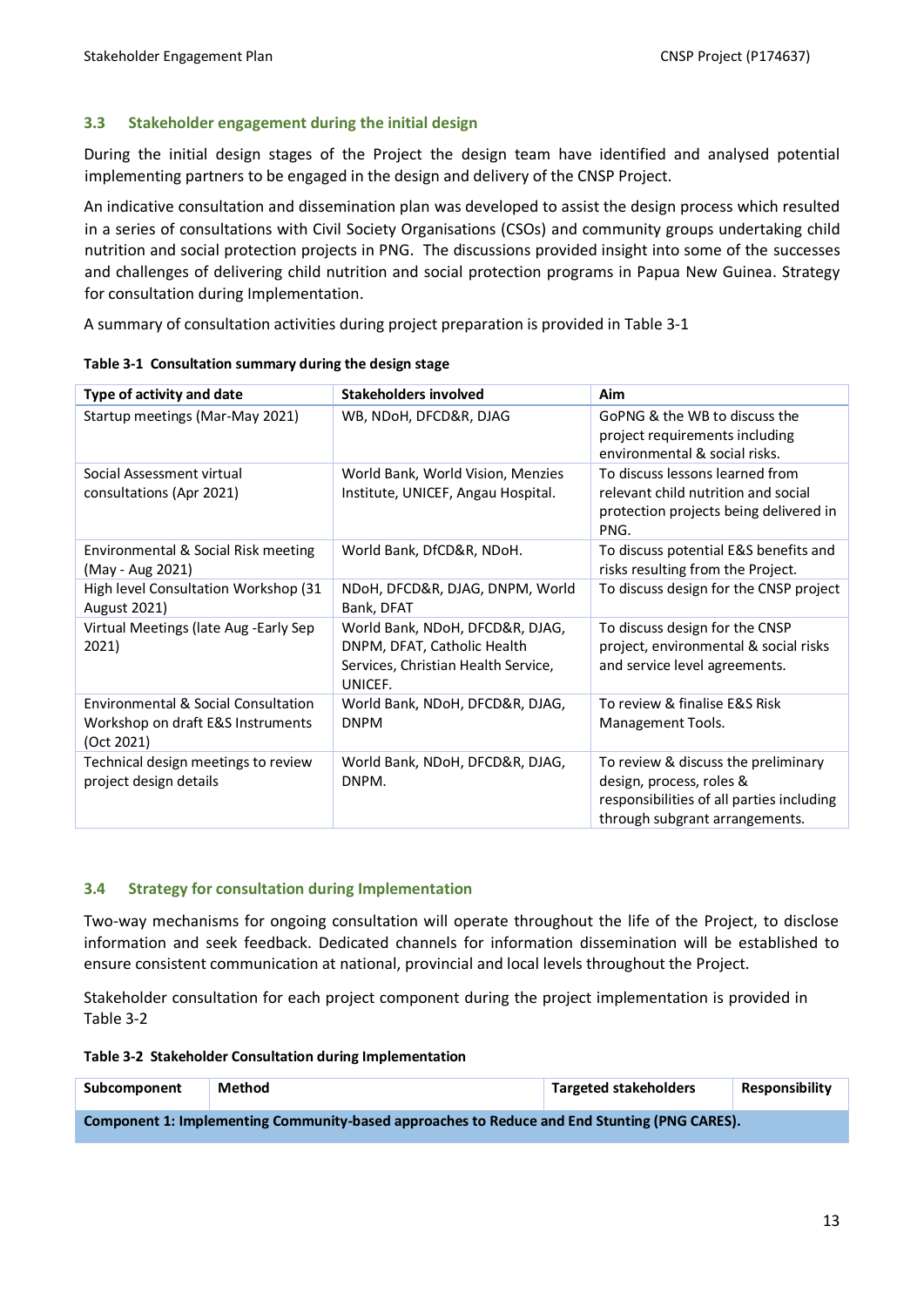| Subcomponent                                                                      | <b>Method</b>                                                                                                                                                                                                                                                                                                                                                                                                                                                                                                                                                                                                                                                                                                                                                                                                                                                                                                                                        | <b>Targeted stakeholders</b>                                                                                                                                                                                                                                                                                                                                                                                                                                                                                                                                                                                                    | <b>Responsibility</b>     |
|-----------------------------------------------------------------------------------|------------------------------------------------------------------------------------------------------------------------------------------------------------------------------------------------------------------------------------------------------------------------------------------------------------------------------------------------------------------------------------------------------------------------------------------------------------------------------------------------------------------------------------------------------------------------------------------------------------------------------------------------------------------------------------------------------------------------------------------------------------------------------------------------------------------------------------------------------------------------------------------------------------------------------------------------------|---------------------------------------------------------------------------------------------------------------------------------------------------------------------------------------------------------------------------------------------------------------------------------------------------------------------------------------------------------------------------------------------------------------------------------------------------------------------------------------------------------------------------------------------------------------------------------------------------------------------------------|---------------------------|
| 1.1: Community-<br>level<br>Multi-<br><b>Actions</b><br>sectoral<br>for Nutrition | $\bullet$<br>Negotiate contracts with churches to include<br>vulnerable groups.<br>Community engagement meetings with VHV/<br>$\bullet$<br>women's, village, youth & community groups.<br>Group sessions, counselling sessions and/or<br>$\bullet$<br>home visits.<br>Community outreach / engagement to<br>$\bullet$<br>provide immunization, health services;<br>promoting kitchen gardens.<br>Co-development of village action plans;<br>$\bullet$<br>On-the-job mentoring and supervision to<br>$\bullet$<br>VHVs or other community actors;<br>Meetings with local decision makers for pro-<br>$\bullet$<br>nutrition health & WASH.<br>Meetings to promote early stimulation &<br>٠<br>positive parenting with stakeholders (i.e.<br>PHAs, leaders, vulnerable groups).<br>Distribution of materials on infant & young<br>$\bullet$<br>child feeding practice, hygiene early<br>stimulation & positive parenting practices.<br>Feedback forms. | 1000 day households.<br>$\bullet$<br>VHV/As<br>$\bullet$<br>PHA/LLHA<br>$\bullet$<br>Church organizations.<br>$\bullet$<br>Community leaders.<br>$\bullet$<br>Women leaders and<br>$\bullet$<br>women's groups.<br>Health workers &<br>$\bullet$<br>facilities.<br>Volunteer<br>$\bullet$<br>organisations.<br>Community<br>$\bullet$<br>Development & Early<br>Childhood Centres.<br><b>Education &amp; training</b><br>$\bullet$<br>organisations.                                                                                                                                                                            | NDOH.<br>٠                |
| 1.2:<br>Strengthening<br><b>Health Systems</b>                                    | $\bullet$<br>Training, supervision & technical assistance<br>$\bullet$<br>to frontline community workers (VHVs),<br>other community volunteers & Church health<br>organisations.<br>Provision of nutrition-specific services at the<br>$\bullet$<br>facility level.<br>Training health facility staff<br>٠<br>Feedback forms.<br>$\bullet$<br>Confidentiality agreements.<br>$\bullet$<br>Mass media nation-wide advocacy &<br>$\bullet$<br>awareness campaign.<br>High-level policy events & summits<br>$\bullet$<br>Community champions/spokespersons.<br>$\bullet$<br>Healthy eating cooking competitions.<br>$\bullet$<br>Nutrition sessions/events/roadshows/<br>$\bullet$<br>summits.<br>Feedback forms.<br>٠                                                                                                                                                                                                                                  | VHV/As<br>$\bullet$<br>PHA<br>$\bullet$<br>Church Health<br>$\bullet$<br>Organisations<br>Nutrition coordinators<br>$\bullet$<br>P/LLG & Health<br>٠<br>Services.<br>Village & community<br>٠<br>leaders.<br>Women's<br>$\bullet$<br>organisations.<br><b>Education &amp; training</b><br>$\bullet$<br>organisations.<br>Early Childhood<br>$\bullet$<br>Centres & CDCs.<br>Volunteers.<br>٠<br>DNPM.<br>٠<br>Families with pregnant<br>٠<br>& lactating women &<br>young children.<br>National Advisory<br>$\bullet$<br>Council on Disability,<br><b>National Youth</b><br>Commission.<br>Training organisations.<br>$\bullet$ | <b>NDOH</b>               |
|                                                                                   | <b>Component 2: Implementing a nutrition sensitive Child Grant</b>                                                                                                                                                                                                                                                                                                                                                                                                                                                                                                                                                                                                                                                                                                                                                                                                                                                                                   |                                                                                                                                                                                                                                                                                                                                                                                                                                                                                                                                                                                                                                 |                           |
| Subcomponent                                                                      | <b>Methods</b>                                                                                                                                                                                                                                                                                                                                                                                                                                                                                                                                                                                                                                                                                                                                                                                                                                                                                                                                       | <b>Targeted stakeholders</b>                                                                                                                                                                                                                                                                                                                                                                                                                                                                                                                                                                                                    | Responsibility            |
| 2.1 Provision of<br><b>Child</b><br><b>Nutrition</b>                              | Meetings with stakeholders in Provinces (i.e.<br>$\bullet$<br>PHAs, leaders, vulnerable groups).                                                                                                                                                                                                                                                                                                                                                                                                                                                                                                                                                                                                                                                                                                                                                                                                                                                     | 1000 day households.<br>$\bullet$<br>Mothers & pregnant<br>$\bullet$<br>women.                                                                                                                                                                                                                                                                                                                                                                                                                                                                                                                                                  | <b>DfCDR</b><br>$\bullet$ |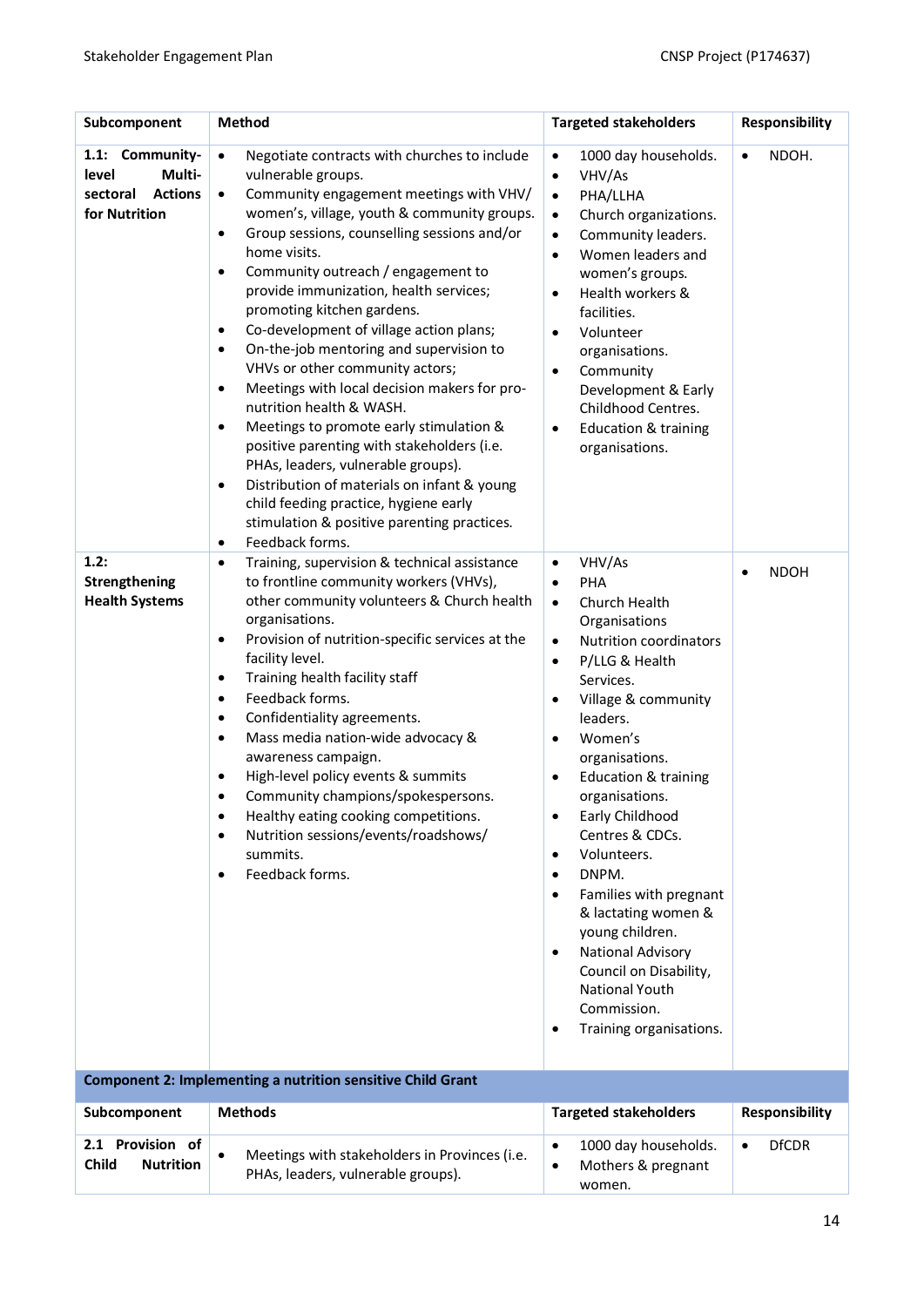| Subcomponent                                                                                                                                                                                                 | <b>Method</b>                                                                                                                                                                                                                                                                                                                                                                                                                                                                                                                                                                                                                                                                                                                                                                                              | <b>Targeted stakeholders</b>                                                                                                                                                                                                                                                                                                                                                                                        | Responsibility                                 |
|--------------------------------------------------------------------------------------------------------------------------------------------------------------------------------------------------------------|------------------------------------------------------------------------------------------------------------------------------------------------------------------------------------------------------------------------------------------------------------------------------------------------------------------------------------------------------------------------------------------------------------------------------------------------------------------------------------------------------------------------------------------------------------------------------------------------------------------------------------------------------------------------------------------------------------------------------------------------------------------------------------------------------------|---------------------------------------------------------------------------------------------------------------------------------------------------------------------------------------------------------------------------------------------------------------------------------------------------------------------------------------------------------------------------------------------------------------------|------------------------------------------------|
| (CN) Grant                                                                                                                                                                                                   | Promotion, registration and administration of<br>$\bullet$<br>CN Grant Program.<br>Registration & enrollment of beneficiaries.<br>$\bullet$<br>Positive parenting sessions.<br>$\bullet$<br>Consultation on improving financial inclusion<br>$\bullet$<br>& empowering women.<br>Online workshops to access cash grants.<br>$\bullet$<br>ANC Checkups.<br>$\bullet$<br>Feedback forms.<br>$\bullet$                                                                                                                                                                                                                                                                                                                                                                                                        | $\bullet$<br>Children under 2 years<br>old<br>Health service<br>$\bullet$<br>providers.<br>PG, LLGs, DLGs.<br>$\bullet$<br>DCDCs.<br>$\bullet$<br>Pregnant & lactating<br>$\bullet$<br>women<br>Young children<br>$\bullet$<br>Families.<br>$\bullet$<br>Caregivers.<br>٠<br>Village & community<br>$\bullet$<br>leaders<br>Families with young<br>$\bullet$<br>children.<br>Women's<br>$\bullet$<br>organisations. |                                                |
| 2.2<br><b>Improving</b><br>Delivery Systems<br>Capacity<br>and<br><b>Building for Child</b><br>Grant<br>- Establishment of<br><b>Child</b><br><b>Nutrition</b><br><b>Delivery</b><br>Grant<br><b>Systems</b> | Execution of CN Grant confidentiality<br>$\bullet$<br>agreements with beneficiaries.<br>Facilitation of SBCC sessions.<br>$\bullet$<br>Discussions with commercial banks, micro-<br>$\bullet$<br>banks & telecom operators.<br>Training Departmental Staff.<br>$\bullet$<br>Negotiations with payment service providers.<br>$\bullet$                                                                                                                                                                                                                                                                                                                                                                                                                                                                      | DJAG.<br>$\bullet$<br>DfCDR.<br>٠<br>P/LLHAs<br>٠<br><b>NGOS</b><br>٠<br>Church organisations<br>$\bullet$<br>PSPs.<br>$\bullet$                                                                                                                                                                                                                                                                                    | <b>DfCDR</b>                                   |
| 2.3<br><b>Improving</b><br>Delivery Systems<br>and<br>Capacity<br><b>Building for Child</b><br>Grant<br>-District<br>Level<br><b>Capacity Building</b>                                                       | $\bullet$<br>Community outreach strategies to increase<br>awareness and promote public<br>understanding of the child grant Monitoring<br>of implementation.<br>Establish Component Management Unit<br>٠<br>(CMU) for Component 2.<br>Hire relevant technical staff to support the<br>design and implementation of the project,<br>through Technical Assistance (TA) funding<br>(hiring of a Project Manager, MIS Specialist/IT<br>Officer, SP Payments Specialist/Officer, SP<br>Operations Specialist/Officer, SP Compliance<br>Specialist/Officer etc.,<br>Reporting to DfCRD management.<br>$\bullet$<br>Consultation with CDCs to equip facilities to<br>٠<br>the<br>needs<br>serve<br>of<br>the<br>project<br>for<br>implementation<br>a<br>as<br>venue<br>communication, coordination, and training. | District level<br>$\bullet$<br>Community<br>Development Officers.<br>Sub national<br>$\bullet$<br>governments<br>Training organisations.<br>٠                                                                                                                                                                                                                                                                       | <b>DfCDR</b><br>$\bullet$                      |
|                                                                                                                                                                                                              | Component 3: Advocacy, coordination and project management                                                                                                                                                                                                                                                                                                                                                                                                                                                                                                                                                                                                                                                                                                                                                 |                                                                                                                                                                                                                                                                                                                                                                                                                     |                                                |
| Advocacy,<br>coordination and<br>project<br>management                                                                                                                                                       | $\bullet$<br>Training.<br>M&E (interviews/surveys/focus groups, etc.)<br>$\bullet$<br>SLOS & Steering Committee meetings.<br>$\bullet$<br>Reports/newsletters/media.<br>$\bullet$<br>GRM.<br>$\bullet$                                                                                                                                                                                                                                                                                                                                                                                                                                                                                                                                                                                                     | NOC&FS.<br>$\bullet$<br>P/LLHAs<br>$\bullet$<br>Church Groups.<br>$\bullet$<br>Women's groups.<br>$\bullet$<br>Youth & Disability<br>$\bullet$<br>organisations.                                                                                                                                                                                                                                                    | <b>SLOS</b><br>٠<br><b>DJAG</b><br><b>DNPM</b> |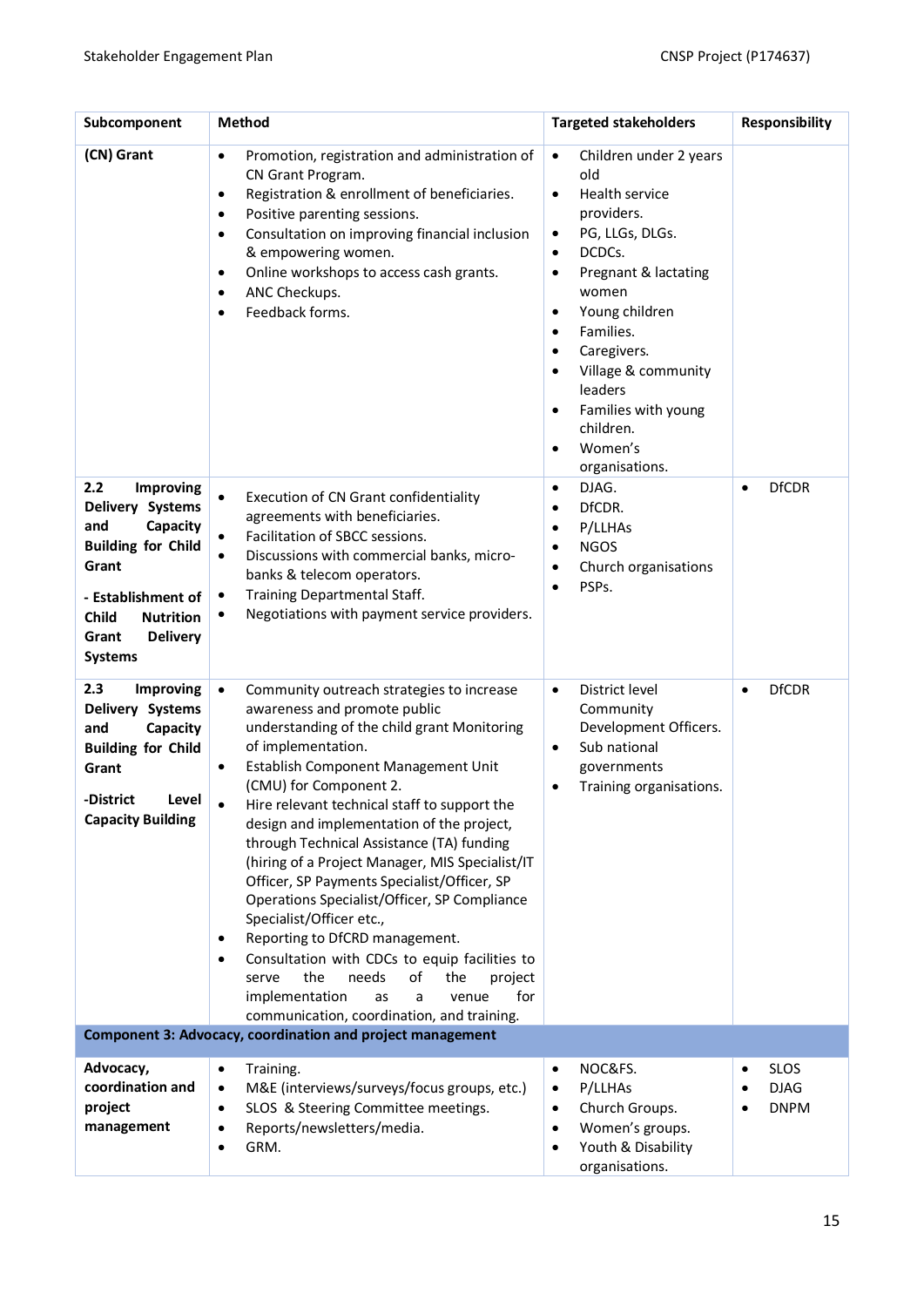| Subcomponent | Method | <b>Targeted stakeholders</b>                      | Responsibility |
|--------------|--------|---------------------------------------------------|----------------|
|              |        | Universities.<br>٠<br>Early Childhood<br>Centres. |                |

#### <span id="page-15-0"></span>**3.5 Strategy for information disclosure during implementation**

The Project will ensure that all stakeholder engagement activities, including the disclosure of information, remain inclusive and culturally sensitive for the duration of the project's implementation. Specifically targeted provisions to encourage vulnerable groups to participate and benefit from Project activities are to be included in the design phases. Further, while country-wide awareness campaigns will be established through mainstream and social media, specific communications will be conducted in target provinces and districts, including the distribution of information through government offices, schools, hospitals, community & health centres and churches.

The Project strategy for information disclosure for three components of the project is described in [Table 3-3](#page-15-1) below. If the CERC is triggered a revisited strategy for information disclosure could be developed should these circumstances arise.

| <b>Target Stakeholders</b><br>1000 day households.<br>$\bullet$                                                                                                                                                                                                                                                                                                                                                                                                                                                                                                                         | Information to be disclosed                                                                                                                                                                                                                                                                                                                                                                                                                                                                       |
|-----------------------------------------------------------------------------------------------------------------------------------------------------------------------------------------------------------------------------------------------------------------------------------------------------------------------------------------------------------------------------------------------------------------------------------------------------------------------------------------------------------------------------------------------------------------------------------------|---------------------------------------------------------------------------------------------------------------------------------------------------------------------------------------------------------------------------------------------------------------------------------------------------------------------------------------------------------------------------------------------------------------------------------------------------------------------------------------------------|
|                                                                                                                                                                                                                                                                                                                                                                                                                                                                                                                                                                                         |                                                                                                                                                                                                                                                                                                                                                                                                                                                                                                   |
| VHV/As.<br>$\bullet$<br>P/LLHA's.<br>$\bullet$<br>Church organisations.<br>$\bullet$<br>Vulnerable groups.<br>$\bullet$<br>Village & community leaders.<br>$\bullet$<br>Women leaders & women's groups.<br>$\bullet$<br>Health workers & facilities.<br>$\bullet$<br>Volunteer organisations.<br>$\bullet$<br>Community Development & Early<br>$\bullet$<br>Childhood Centres.<br>Fathers<br>٠<br>Women<br>$\bullet$<br>Couples<br>Care givers & support persons<br>Education & training organisations.<br>$\bullet$<br>Youth.<br>٠<br>Village and community leaders.<br>٠<br>$\bullet$ | Sub grants.<br>$\bullet$<br>Meeting agendas & minutes of<br>$\bullet$<br>meetings with communities and<br>local decision makers (WaSH,<br>VHVs).<br>Village action plans.<br>Pamphlets, flyers & information<br>$\bullet$<br>on infant and young child<br>feeding practice, hygiene early<br>stimulation & positive parenting<br>practices.<br>Village scorecards.<br>$\bullet$<br>Report cards.<br>$\bullet$<br>Risk communication materials<br>$\bullet$<br>to reduce risk of COVID-19.<br>GRM. |
| $\bullet$<br>All PNG peoples<br>VHV/As.<br>$\bullet$<br>PHAS<br>$\bullet$<br>Church health organisations<br>$\bullet$<br><b>Nutrition coordinators</b><br>P/LLGs<br>٠<br>Village & community leaders.<br>Women's organisations.<br>Education and training organisations.<br>٠<br>Early Childhood Centres.                                                                                                                                                                                                                                                                               | Procurement materials (scope of<br>$\bullet$<br>works, ToRs, contracts, invoices,<br>receipts, etc.).<br>Health workers curricula<br>$\bullet$<br>Training materials.<br>$\bullet$<br>Technical information.<br>$\bullet$<br>Digital tools.<br>٠<br>Data.<br>Village scorecards.<br>Report cards.<br>Feedback forms.<br>$\bullet$                                                                                                                                                                 |
|                                                                                                                                                                                                                                                                                                                                                                                                                                                                                                                                                                                         | Male and female leadership groups<br>Volunteer organisations.                                                                                                                                                                                                                                                                                                                                                                                                                                     |

#### <span id="page-15-1"></span>**Table 3-3 Information Disclosure Strategy**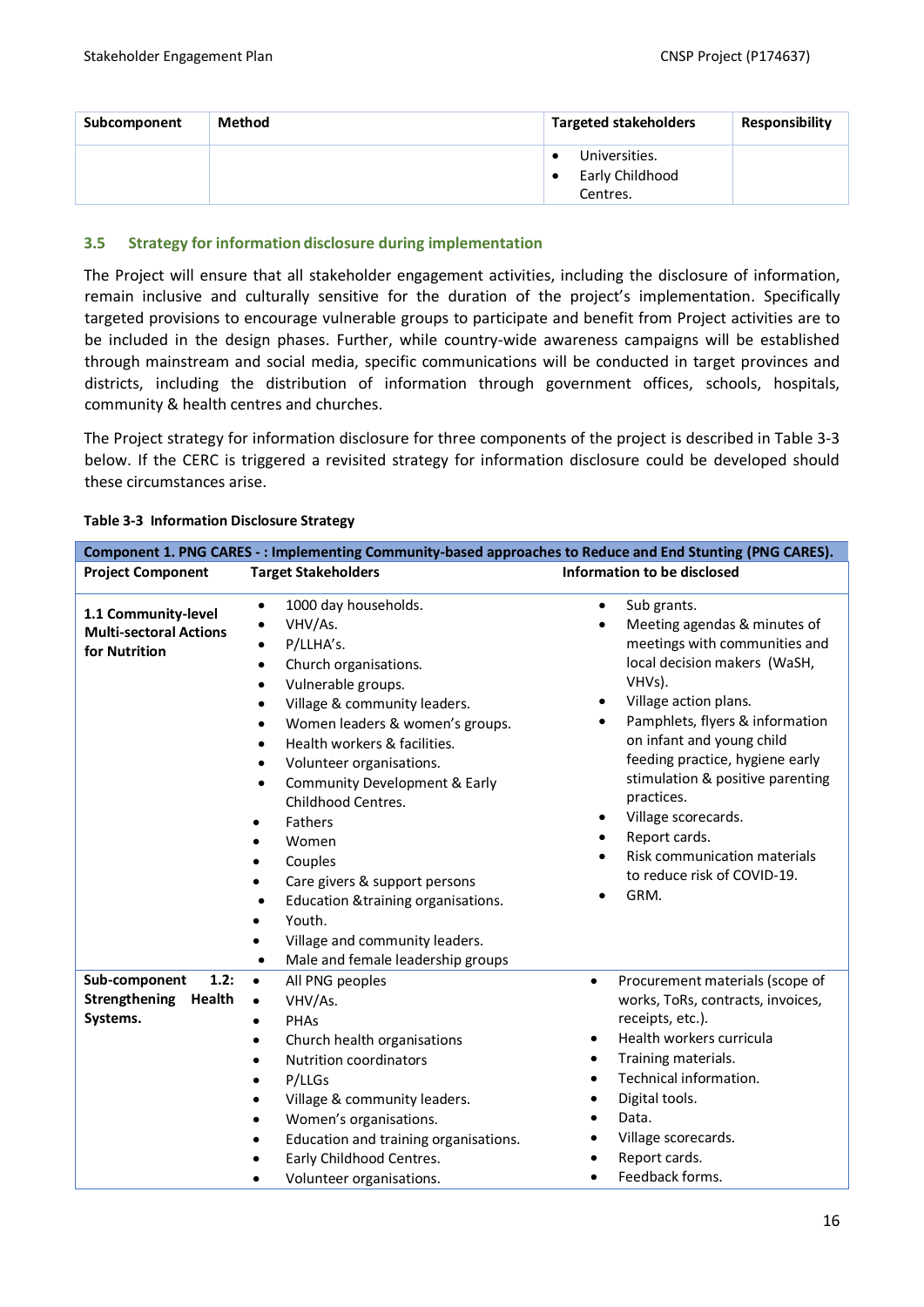|                                                                                                                                                                                                                                      | DNPM.<br>$\bullet$<br>Families with pregnant & lactating<br>women.<br>Young children.<br>٠<br>National Advisory Council on<br>$\bullet$<br>Disability, National Youth<br>Commission.<br>International donors.<br>$\bullet$<br>Training organisations.<br>$\bullet$<br>Subnational governments.<br>$\bullet$<br>Component 2: Child Nutrition Grant: Implementing a nutrition-sensitive Child Grant.                                                          | Confidentiality agreements.<br>Media<br>campaigns<br>(radio/television transcripts,<br>articles,<br>media<br>releases,<br>advertisements)<br>Speeches, schedules, letters,<br>٠<br>emails.<br>Scripts<br>&<br>materials<br>for<br>$\bullet$<br>cooking<br>healthy<br>eating<br>competitions.<br>Materials on nutrition.<br>$\bullet$<br>Report cards.<br>$\bullet$<br>Surveys/feedback forms.                                                                                                                                                                                                                                                                                         |
|--------------------------------------------------------------------------------------------------------------------------------------------------------------------------------------------------------------------------------------|-------------------------------------------------------------------------------------------------------------------------------------------------------------------------------------------------------------------------------------------------------------------------------------------------------------------------------------------------------------------------------------------------------------------------------------------------------------|---------------------------------------------------------------------------------------------------------------------------------------------------------------------------------------------------------------------------------------------------------------------------------------------------------------------------------------------------------------------------------------------------------------------------------------------------------------------------------------------------------------------------------------------------------------------------------------------------------------------------------------------------------------------------------------|
|                                                                                                                                                                                                                                      |                                                                                                                                                                                                                                                                                                                                                                                                                                                             |                                                                                                                                                                                                                                                                                                                                                                                                                                                                                                                                                                                                                                                                                       |
| <b>Project Component</b><br>2.1:<br>Sub-component<br>Provision<br>of<br>Child<br><b>Nutrition Grant.</b>                                                                                                                             | <b>Target Stakeholders</b><br>$\bullet$<br>1000 day households.<br>Mothers & pregnant women.<br>$\bullet$<br>Women's organisations. Children under 2<br>$\bullet$<br>years old<br>Health service providers.<br>٠<br>Provincial, district & local level<br>$\bullet$<br>government officials.<br>DCDCs.<br>٠<br>Pregnant & lactating women<br>$\bullet$<br>Young children<br>٠<br>Families.<br>$\bullet$<br>Caregivers.<br>٠<br>Village & community leaders. | Information to be disclosed<br>Sub grant agreements.<br>$\bullet$<br>CN Grant program information<br>$\bullet$<br>(criteria, forms, advertisement,<br>community notices, radio).<br>GRM.<br>$\bullet$<br>Registration & enrollment<br>information.<br>Positive parenting, financial<br>$\bullet$<br>inclusion & empowering women<br>information.<br>Agendas / minutes of meetings.<br>$\bullet$<br>Education materials i.e. flyers,<br>$\bullet$<br>community information sessions,<br>online events to access cash grants.<br>Registers & materials from ANC<br>٠<br>Checkups & other services.<br>Village scorecards.<br>$\bullet$<br>Report cards.<br>Feedback forms.<br>$\bullet$ |
| $2.2^{\circ}$<br>Sub-component<br><b>Improving</b><br><b>Delivery</b><br><b>Systems and Capacity</b><br><b>Building</b><br>for<br>Child<br>Grant<br>(Establishment of Child<br><b>Nutrition</b><br>Grant<br><b>Delivery Systems)</b> | DJAG.<br>DfCD&R.<br>$\bullet$<br>P/LLHAs<br><b>NGOs</b><br>$\bullet$<br>Subnational government staff.<br>$\bullet$<br>Church organisations<br>PSPs.                                                                                                                                                                                                                                                                                                         | Procurement materials (scope of<br>works, ToRs, contracts, invoices,<br>receipts, etc.).<br>CN Grant & Community<br>$\bullet$<br>Development Centre Manuals.<br>Confidentiality agreements.<br>٠<br><b>MIS</b><br>Training materials.<br>٠<br>SBCC participation records.<br>٠<br>Map & register of vulnerable<br>٠<br>persons.                                                                                                                                                                                                                                                                                                                                                       |
| Sub-component 2.3 -<br><b>Improving</b><br><b>Delivery</b><br><b>Systems and Capacity</b><br><b>Building</b><br>Child<br>for<br>Grant<br>(District level Capacity<br><b>Building</b> )                                               | <b>DCDC Officers</b><br>$\bullet$<br>DFCD&R<br>$\bullet$<br>Training organisations.<br>$\bullet$                                                                                                                                                                                                                                                                                                                                                            | Training materials.<br>$\bullet$<br>Community outreach strategies &<br>$\bullet$<br>materials.<br>Employment contracts.<br>٠<br>Reports to DFCD&R.<br>$\bullet$                                                                                                                                                                                                                                                                                                                                                                                                                                                                                                                       |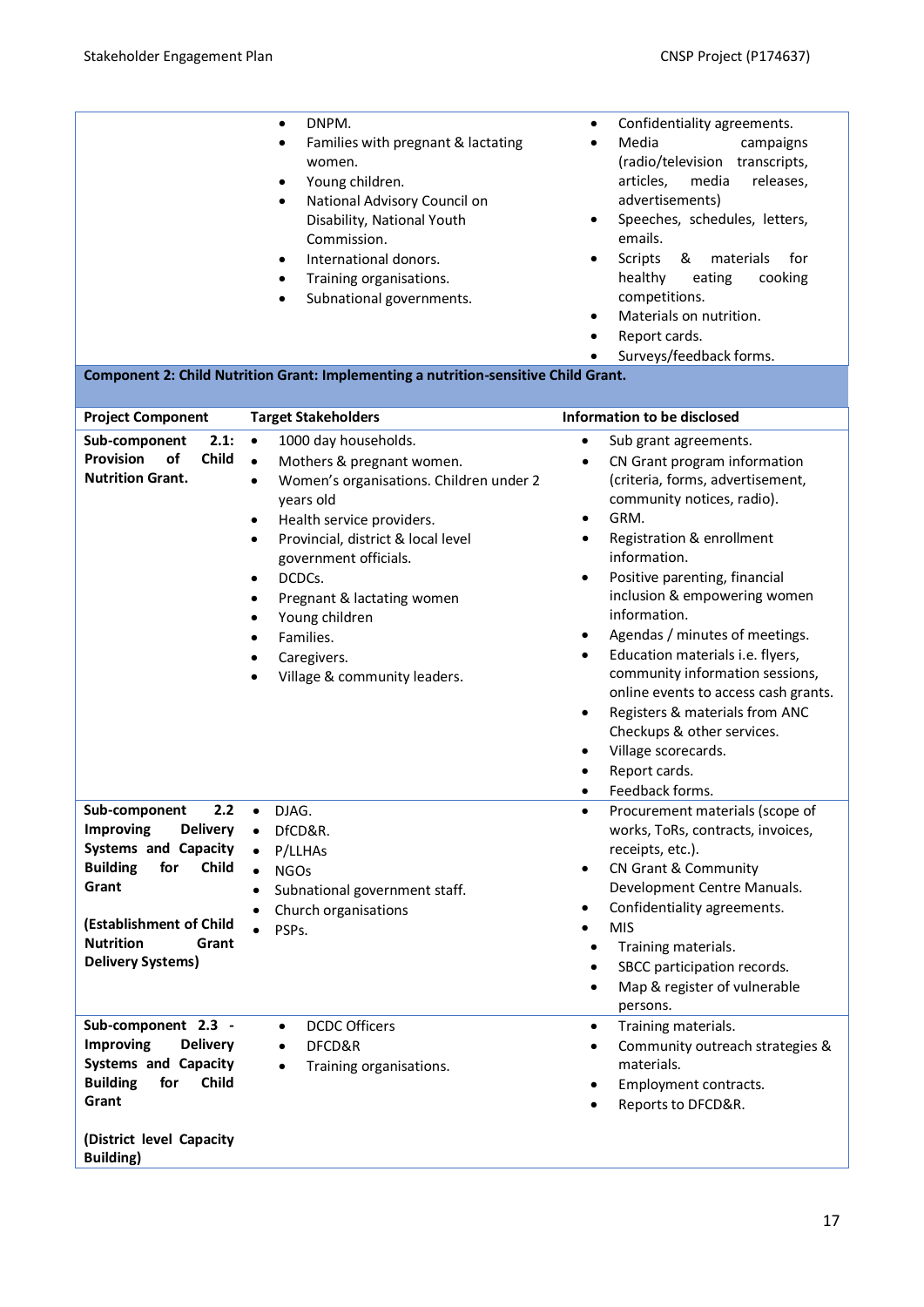| Component 3: Advocacy, coordination and project management |                                                                                                                                                                                                                                                                                                            |                                                                                                                                                                                                             |  |
|------------------------------------------------------------|------------------------------------------------------------------------------------------------------------------------------------------------------------------------------------------------------------------------------------------------------------------------------------------------------------|-------------------------------------------------------------------------------------------------------------------------------------------------------------------------------------------------------------|--|
| <b>Project Component</b>                                   | <b>Target Stakeholders</b>                                                                                                                                                                                                                                                                                 | Information to be disclosed                                                                                                                                                                                 |  |
| Advocacy, coordination<br>and project<br>management        | NOCFS/ PLLHAs/ subnational<br>$\bullet$<br>government staff.<br>Church Groups.<br>$\bullet$<br>Women's groups.<br>$\bullet$<br>Youth & Disability organisations.<br>Universities.<br>Early Childhood Centres.<br>$\bullet$<br>Health workers and experts<br>$\bullet$<br><b>Project Steering Committee</b> | Reports.<br>M&E framework<br>Stakeholder registers, register of<br>vulnerable groups & grievances.<br>Project Report & Score Cards.<br><b>Project Steering Committee</b><br>Agendas, minutes, reports, etc. |  |

The responsible government Implementing Agencies will ensure that information to be disclosed:

- Is accurate, up-to-date and easily accessible;
- Relies on best available scientific evidence;
- Emphasizes shared social values;
- The information provided is suitable for and distributed to vulnerable groups;
- Includes explanation of measures that will be used to ensure voluntary consent, or if measures are mandatory that they are reasonable, follow due process, do not include punitive measures and have a means for grievances to be addressed;
- Includes where people can go to get more information, ask questions and provide feedback; and
- Is communicated in formats taking into account language, literacy and cultural aspects.

Over time, based on feedback received through the Grievance Mechanism and other channels, information disclosed should also answer frequently asked questions by the public and the different concerns raised by stakeholders.

Misinformation can spread quickly, especially on social media. During implementation, the Implementing Agencies will assign dedicated staff to monitor social media regularly for any such misinformation about the project. The monitoring should cover all languages used in the country. In response, the Project Coordination Unit located at DJAG will disseminate communications to counter such misinformation through different platforms in a timely manner. These will also be in relevant local languages.

# <span id="page-17-0"></span>**3.6 Strategy for engaging vulnerable groups during implementation**

The Project will carry out targeted engagement with vulnerable groups to ensure they are fully informed of the Project and to understand their concerns/ needs in terms of accessing information, services and grant programs and other challenges they face at home, at workplaces and in their communities. Special attention will be paid to engage with women and women's groups as intermediaries. In addition to specific consultations with vulnerable groups and women, the Project will seek to engage with children and parents to understand their concerns, fears and needs. The strategies adopted to engage and communicate to vulnerable groups will include:

• Displaced peoples: Ensure project communications and services are made accessible to people who have been displaced by visiting settlement areas and using communication channel which are commonly used by this group.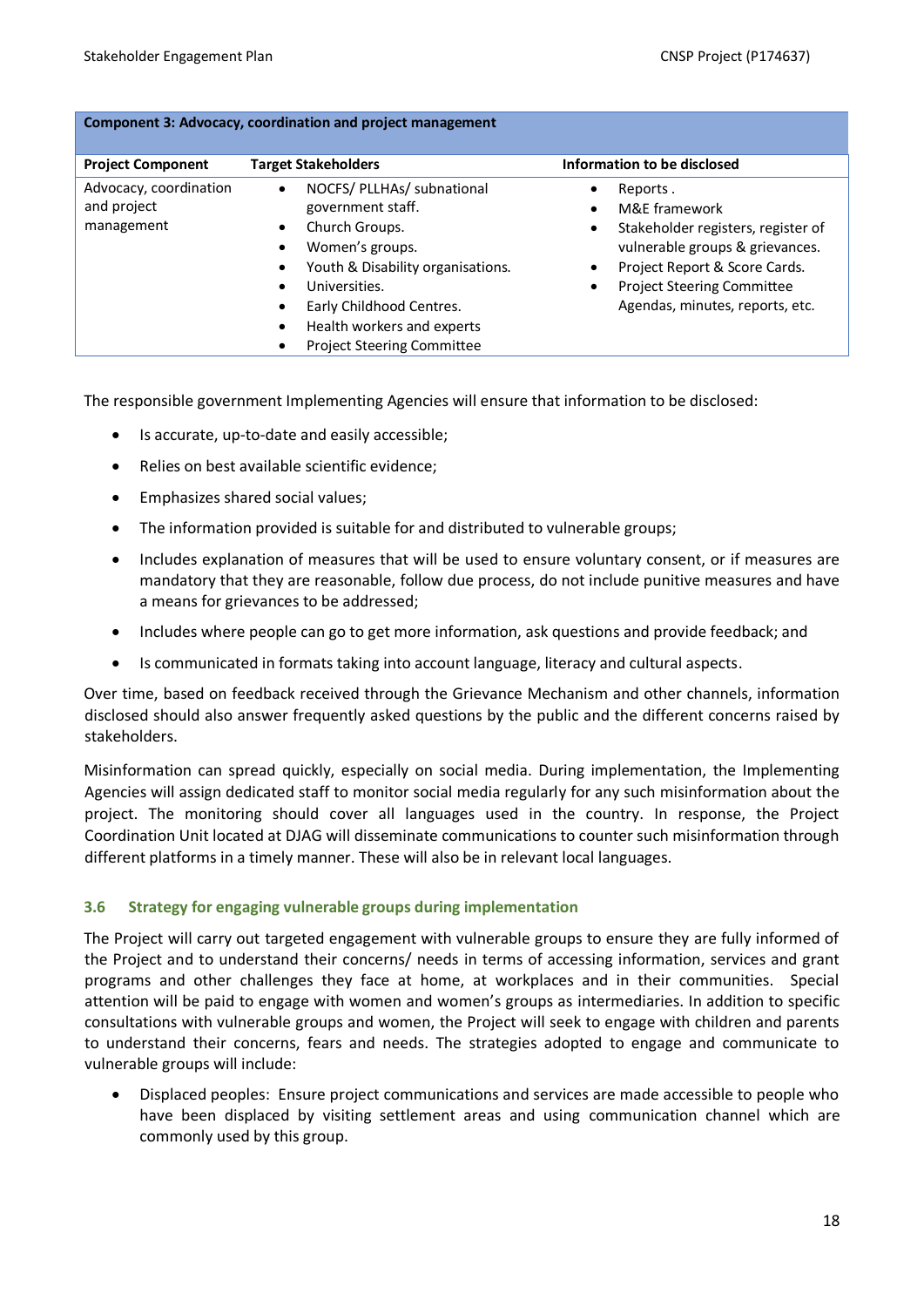- Women: The Project will ensure that community engagement teams are gender-balanced and promote women's leadership within these teams, design online and in-person surveys and other engagement activities so that women in unpaid care work can participate; consider provisions for childcare, transport, and safety for any in-person community engagement activities.
- Pregnant women: The Project will develop educational materials for pregnant women on basic hygiene practices, infection precautions, and how and where to seek care based on their questions and concerns.
- Youth: To use effective technologies and messaging to engage with youth.
- People with low levels of literacy: Information will be generated in a number of formats including using radio, Facebook, television, and other media platforms.
- Vulnerable groups: To undertake mapping and develop inclusive strategies to engage vulnerable groups in all project activities. A central register will be maintained at the PCU and a grant specific register maintained for CN Grant.
- People with disabilities: The Project will provide information in accessible formats, like braille, large print; offer multiple forms of communication, such as text captioning or signed videos, choose meeting locations with consideration for people with mobility impairment, use text captioning and online materials for hearing impaired.
- Children: The Project will design information and communication materials in a child-friendly manner.
- People living in rural locations: Resourcing budgets and communications strategies will include strategies and provisions to ensure people living in rural locations can access programs and services being delivered through the project.

The Project will ensure that awareness raising and stakeholder engagement with disadvantaged or vulnerable individuals or groups. The project will take into account particular sensitivities, concerns and cultural characteristics to ensure a full understanding of Project activities and benefits is captured. Vulnerability may stem from person's origin, gender, age, health condition, economic deficiency and financial insecurity, disadvantaged status in the community (e.g. minorities or fringe groups), dependence on other individuals or natural resources etc. Engagement with vulnerable groups and individuals require the application of specific measures and assistance designed to facilitate their participation in Project-related decision making so that their awareness of, and input to, the overall process is commensurate to those of the other stakeholders.

The Project will ensure that vulnerable groups have the opportunity to participate in, and benefit from Project activities. Where service delivery is extended and provided by church groups, civil society organizations and other implementing partners, they will be required to engage vulnerable groups including in remote areas. In addition, they are required to adapt engagement and communication strategies to the specific needs of vulnerable groups and households, including, for example, household-outreach in Tok Pisin, Motu or Tok Ples where necessary, through SMS, telephone calls, etc., depending on the social distancing requirements, and the use of verbal communication, audio-visuals or pictures instead of text.

# <span id="page-18-0"></span>**3.7 Strategy for engaging ethnic groups during implementation**

PNG is one of the most culturally diverse countries in the world with over 800 languages and over 1,000 distinct ethnic groups and not one dominant group. Despite this diversity common elements exist between groups and navigating differences in language, culture and custom is part of everyday life in PNG and national programs are adept at dealing with this. The Project will ensure that stakeholder engagement and information disclosure activities are designed and implemented using culturally appropriate approaches to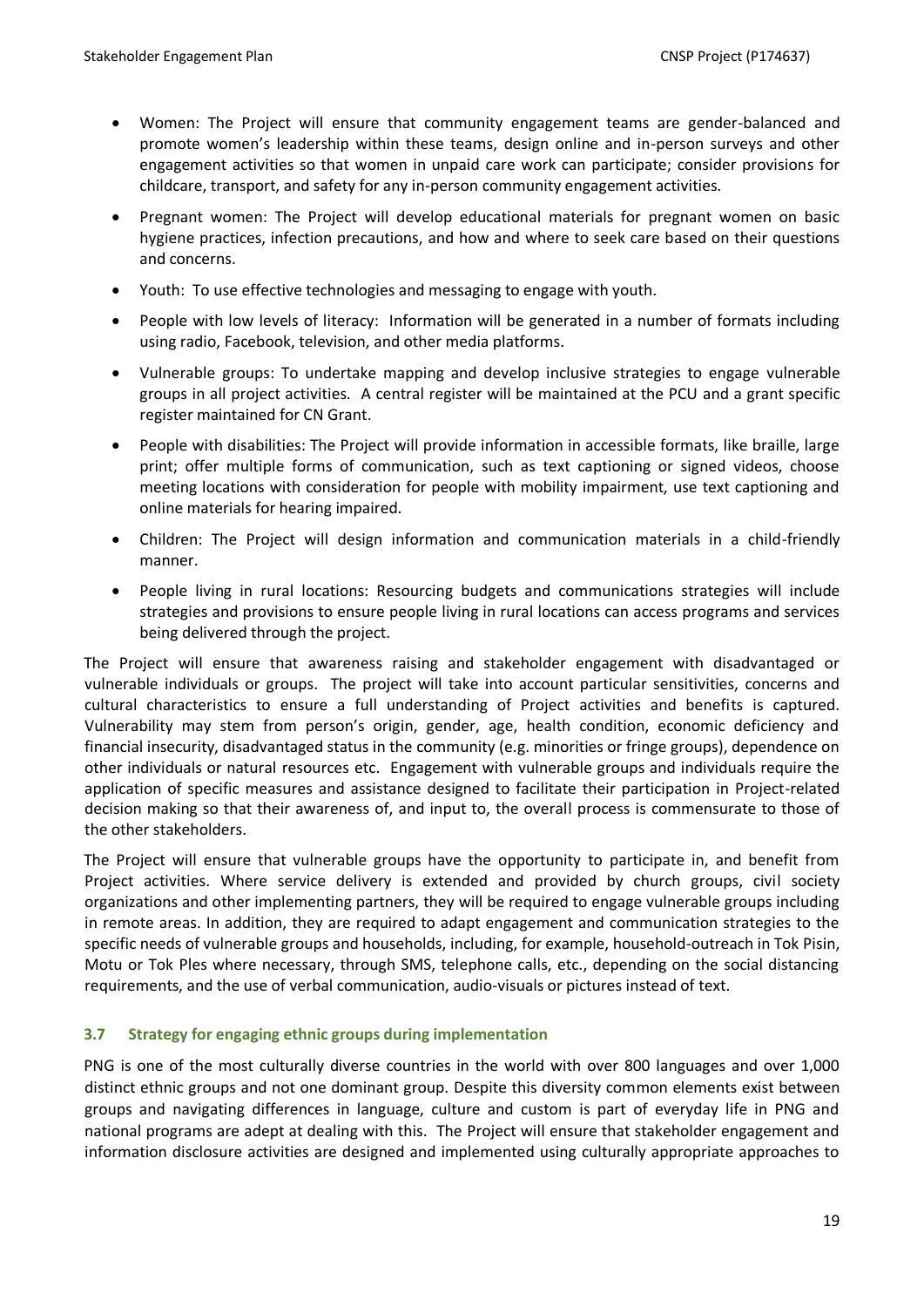identify and address any economic or social constraints that may limit opportunities to benefit from or participate in the project.

Strategies will include:

- Utilization the strengths of the PNG state and commonalities between ethnic groups in target provinces such as government structures/organizations, shared language (i.e. Tok Pisin or Motu) and shared religion/beliefs (i.e. Christianity/animism) to guide broader communication and engagement approaches.
- Conducting rapid assessments in target provinces and communities to identify cultural groups (both traditional communities and settlers) and their language, decision-making structures and traditional communication channels and inform the design of nuanced community level communication and engagement approaches.
- Utilise the strengths of implementing partners such as church groups and other CSOs located within target provinces and communities to input into the design and lead delivery of community level communication and engagement approaches.

The Project will ensure that awareness raising and stakeholder engagement with disadvantaged or vulnerable individuals or groups take account of such groups or individuals' particular sensitivities, concerns and cultural sensitivities and ensures a full understanding of Project activities and benefits. Vulnerability may stem from a person's origin, gender, age, health condition, economic deficiency and financial insecurity, disadvantaged status in the community (e.g. minorities or fringe groups), dependence on other individuals or natural resources etc. Engagement with vulnerable groups and individuals will require the application of specific measures and assistance designed to facilitate their participation in Project-related decision making so that their awareness of, and input to, the overall process is commensurate to those of the other stakeholders.

# <span id="page-19-0"></span>**4 Resources and Responsibilities for implementing stakeholder engagement activities**

#### <span id="page-19-1"></span>**4.1 Resources**

The PCU/CMU managers within the three Implementing Agencies (DJAG, NDoH, DfCDR) will be responsible for implementing the SEP for their respective components. Day-to-day operationalisation of the SEP will be delegated to the Social, Environmental and Engagement Specialist specialists engaged within each IA who will be responsible for:

- The timely coordination and delivery of all consultation activities.
- Developing and implementing processes for the disclosure of information.
- Managing the GRM, and;
- Meeting monitoring and reporting requirements for the respective component.

The Environment and Social Risk and Community Engagement Coordinator located in the DJAG will ensure all efforts to engage and communicate with stakeholders during the life of the project by IA's are coordinated and improved where possible.

#### **Implementing Agencies and Implementing Partners**

The **Department of Justice and Attorney General** is responsible for the overall project coordination which will require leadership by and high-level strategic support to the SLOS Secretariat and CNSP Project Steering Committee to effectively coordinate and implement the project. The DJAG is also responsible for the implementation of Component 3 which includes nationwide advocacy and project monitoring and evaluation. This will require establishing effective communication and reporting structures with other implementing agencies and implementing partners to monitor and report on progress.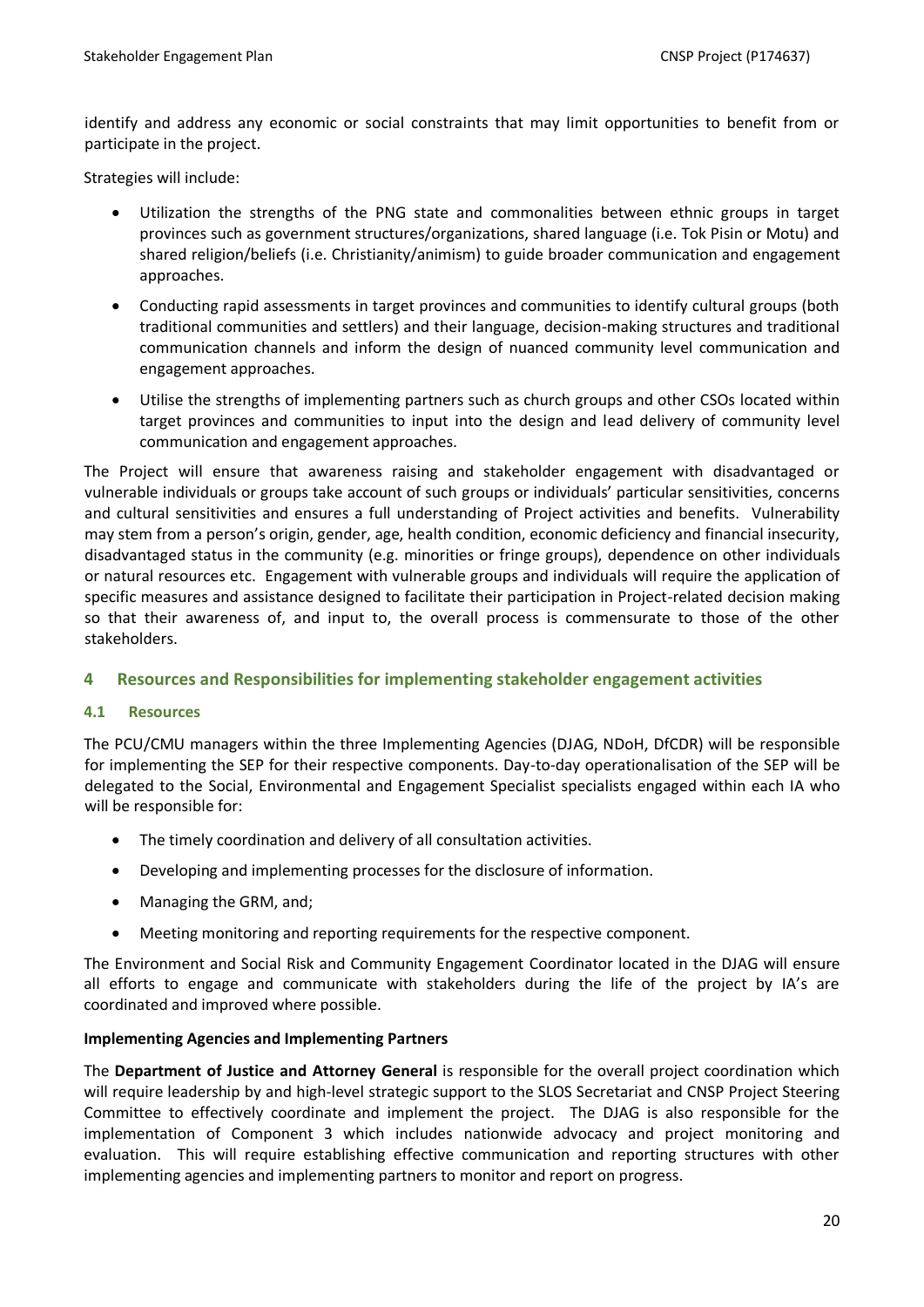The **National Department of Health** will be responsible for the implementation of Component 1 PNG CARES which aims to address the multi-sectoral drivers of stunting. This will require training service providers to strengthen services such as VHV/As, PHAs and frontline community workers, in addition to engaging Church Organisations and other implementing partners to deliver services to 1000 day householders, women, children and families. It will also require effectively engaging PHAs who will provide technical support and oversight of implementation of sub-grants in Project provinces in keeping with their role as stewards of the health system at the province level and below. The PHA's would also support coordination with other key sub-national stakeholders including District Development Authorities.

The **Department for Community Development and Religion** is responsible for the implementation of Component 2 the CN Grant. The component is focused on strengthening the capacity of the DFCD&R to deliver the grant and the delivery of cash grants to families to improve nutrition and SBCC change. This will require the effective engagement of a Church Organization and other implementing partners to assist with establishing the operational systems, the onboarding of participants and negotiations with payment service providers. The DFCD&R will also be responsible for the establishment and maintenance of a vulnerable persons register to ensure vulnerable communities are engaged and benefit from the project.

A Project Operational Manual (POM) will be established which describes detailed arrangements and procedures for the implementation of the Project, such as responsibilities of IAs, operational systems and procedures, Project organizational structure, office operations and procedures, finance and accounting procedures (including funds flow and disbursement arrangements), procurement procedures, personal data collection and processing, as well as E&S procedures.

# <span id="page-20-0"></span>**4. Grievance Mechanism**

The GRM was developed in consultation with IAs during project preparation. The procedure provides clear roles for IAs, implementing partners and their sub-contractors to follow to manage grievances during the delivery of the CNSP project. A separate workers grievance redress mechanism (WGRM) has also been developed and is outlined in the project's LMP.

The main objective of the GRM is to resolve complaints and grievances in a timely, effective and efficient manner that satisfies all parties involved. It provides a transparent and credible process for fair, effective and lasting outcomes. It also builds trust and cooperation as an integral component of broader community consultation that facilitates corrective actions.

Specifically, the GRM:

- Provides affected people with avenues for making a complaint or resolving any dispute that may arise during the implementation of Projects.
- Ensures that appropriate and mutually acceptable redress actions are identified and implemented to the satisfaction of complainants.
- Avoids the need to resort to judicial proceedings.

The Project's GRM also outlines a process for handling cases of SEA/SH. A GBV response protocol (refer SA/SMP, Annex B Gender and GBV Action Plan) has been developed to ensure a survivor-centric approach to the management of grievances, including a focus on referring survivors to GBV services.

The GRM will be further strengthened during early project implementation.

# <span id="page-20-1"></span>**4.1 Overview of GRM implementation process**

The Project GRM allows Project affected people/beneficiaries, project staff/volunteers and other stakeholders to seek satisfactory resolution to grievances they may have in relation to implementation of the Project. The GRM helps to ensure that rights and interests of affected people/beneficiaries are protected, and concerns are adequately addressed. The grievance process is based upon the premise that it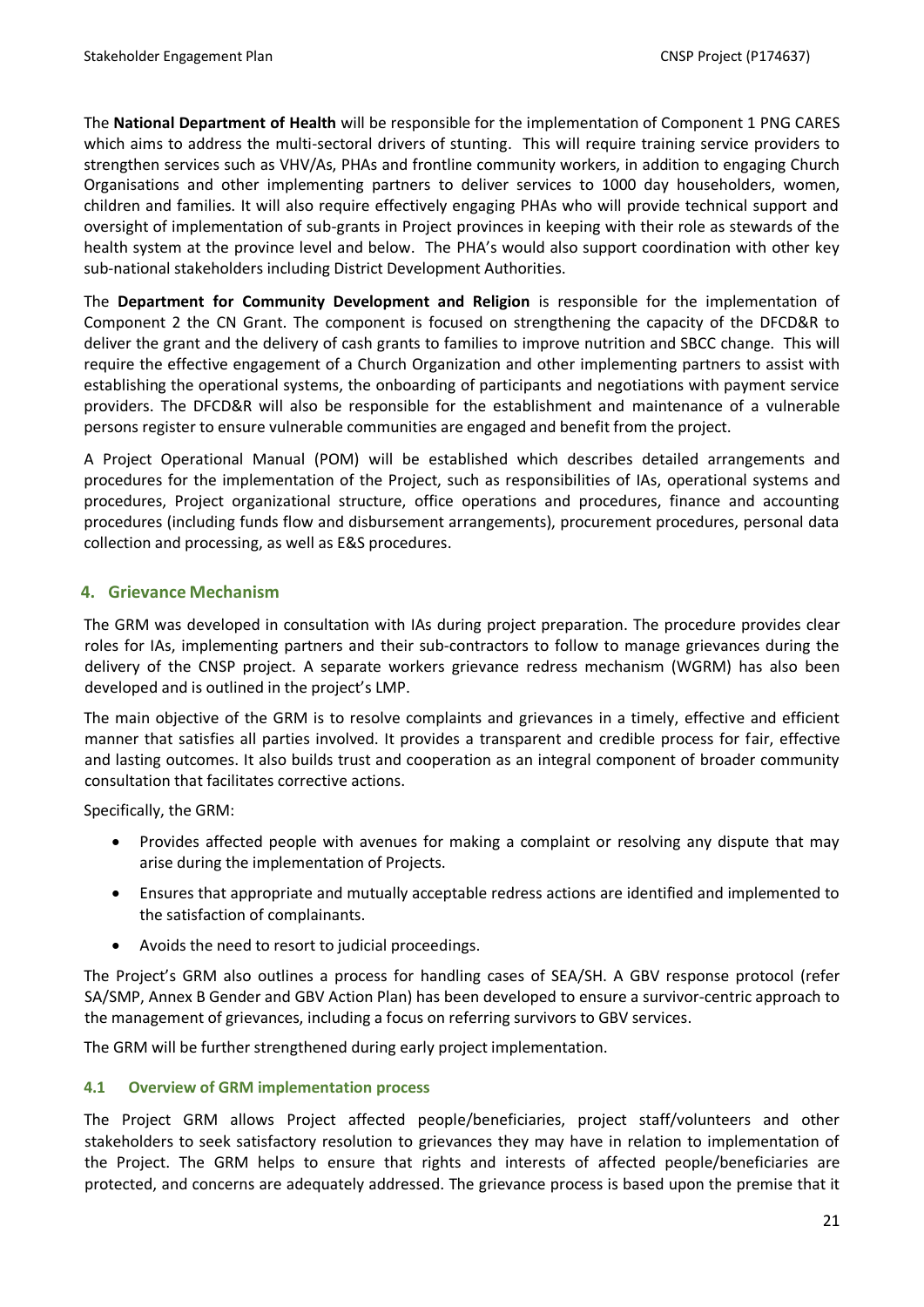imposes no cost to those raising the grievances (i.e., Complainants); that concerns arising from project implementation are adequately addressed in a timely manner; and that participation in the grievance process does not preclude pursuit of legal remedies under national law.

The GRM is implemented through a fair and equitable process through four levels.

Complainants can submit grievances either orally or in writing. A variety of channels will be established including community representatives, suggestion/complaint box, telephone, SMS, or email. Complaints may be made anonymously, and confidentiality will be ensured in all instances, including when the person making the complaint is known All grievances received will be appropriately initially assessed, documented (using the project's GRM form) and directed to the appropriate level.

The GRM operates through the following levels:

- Level 1: At the local level, grievances will be managed by the relevant implementation partner. Upon receipt, the implementing partner shall formally acknowledge1 the receipt of the grievance and then ensure the complaint is appropriately assessed, documented and registered. The Implementing Partner IA ensure that the grievance is investigated and a proposed resolution is provided within 30 days of receipt. If the complaint is not able to be resolved2 within the allocated time, the complaint will be referred to Level 2. Any serious or sensitive grievances3 will be elevated to the relevant IA Manager immediately.
- Level 2 complaints will be handled by relevant IAs. The Implementing Agency shall formally acknowledge the receipt of the grievance and then will ensure that the complaint has been appropriately assessed, documented (using the project's GRM form) and registered. This includes classifying the grievance based on the typology of complaint and providing the initial response4 as quickly as possible. The classification will be based on the characteristics of the complainant (e.g., vulnerable groups, persons with disabilities, people with language barriers, etc.) and also the nature of the complaint (e.g. inability to access the information provided on CN Grant program; inability to receive adequate medical care/attention, etc.). Any serious or sensitive grievances will be elevated to the relevant CMU Manager immediately. For all other grievances, the respective IA ensures that the grievance is investigated and a proposed resolution is provided within 15 days. If the complaint is not able to be resolved within the allocated time, the complaint will be referred to Level 3
- Level 3 complaints will be handled by the DJAG PCU on behalf of the Project Steering Committee. Upon receipt, the DJAG PCU will formally acknowledge the receipt of the grievance, ensure that all documentation is in order, and then elevate the grievance to the CNSP Project Steering Committee to consider and propose a resolution within 90 days.
- Level 4 if the aggrieved person is still dissatisfied following review by the grievance committee, the case may be referred to legal proceedings in accordance with national laws and procedures.

In the early stages of engagement, project stakeholders and affected communities must be made aware: (i) of how they can access the GRM; (ii) who to lodge a formal complaint to; (iii) timeframes for response; (iv) that the process must be confidential, responsive and transparent; and (v) alternative avenues where conflicts of interest occur.

 $1$  Acknowledged - the complaint is formally acknowledged and registered.

<sup>2</sup> Resolved - a complainant accepts proposed resolution and grievances is closed.

<sup>3</sup> Complaints relating to SEA/SH issues or other issues that have caused or may cause significant harm to people or the environment; or where complainants feel that the relevant institutions cannot assist in the resolution of grievances because they include an individual or individuals who have themselves abused the process.

<sup>4</sup> Response - steps are taken to investigate and a proposed resolution is presented to the complainant.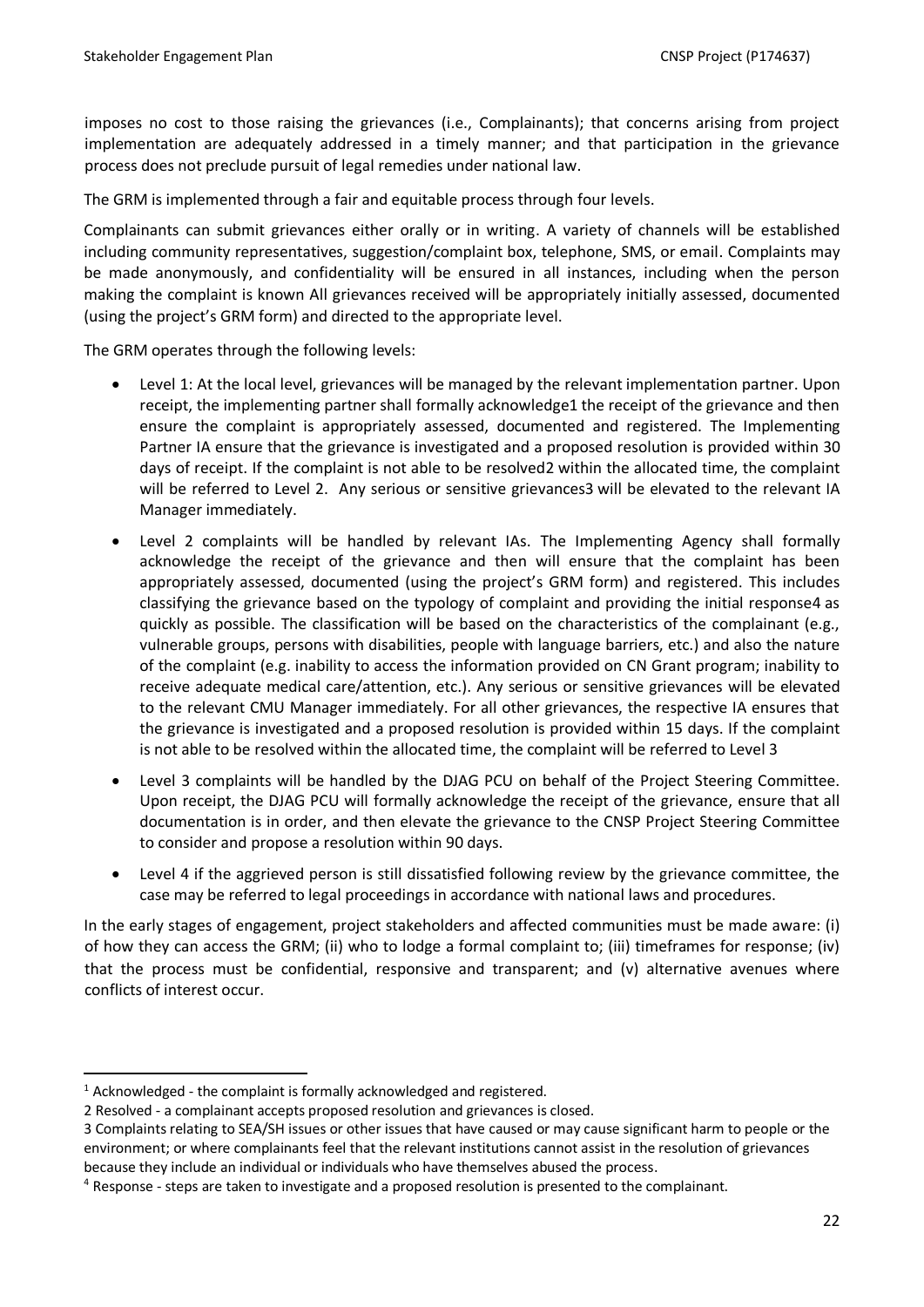### <span id="page-22-0"></span>**4.2 GRM operation**

The Project GRM is implemented by each IA and coordinated by the PCU's SE Coordinator working under the supervision of the Project Director and the Project Manager. The Contractors, sub-contractors and all implementing partners engaged to deliver the CNSP Project are required to implement the project's GRM.

Each IA is responsible for ensuring that:

- Roles and responsibilities for grievance management are properly documented and training is provided to ensure capacity to undertake this task;
- Details about the GRM, how it works and how to access it is communicated and distributed widely to project affected people/beneficiaries;
- Grievances raised with Implementing Agencies, Implementing Partners, contractors, provincial and local level health offices, organisations or individuals directly involved with the CNSP Project are to be recorded and responded to in accordance with the project's GRM principles and process.
- Monthly/semi-annual reports are prepared providing summaries of complaints, types, actions taken, and progress made in terms of resolving pending issues, and draw on information from the GRM register. GRM information from semi-annual CNSP Project reports are submitted for review by all Project partners and the CNSP Project Steering Committee.

Reports on the GRM will inform the ongoing revision of the SEP and help to identify the need for change in Project focus, strategies and implementation.

# <span id="page-22-2"></span><span id="page-22-1"></span>**5. Monitoring and Reporting**

# **5.1 Monitoring and reporting of risks**

The SEP will be periodically revised and updated as necessary in the course of Project implementation to ensure the information presented remains current and reflects the evolving nature of the different phases of the Project. Any major changes to Project activities or the consultation and information schedules will be updated in the SEP. In addition, stakeholder engagement activities delivered to support the Project's implementation will be documented through semiannual progress reports and shared with the World Bank.

Semi-annual summaries and internal reports on grievances, enquiries and related incidents, together with the status of implementation of associated corrective/preventative actions, will be collated by the designated GRM officer, and referred to the Project Manager and Project Steering Committee. The semiannual summaries will provide a mechanism for assessing both the number and the nature of complaints and requests for information, along with the Project's ability to address those in a timely and effective manner.

Information on public engagement activities undertaken by the Project during the year will be communicated to stakeholders through the publication of an annual report which will be made available on the lead Implementing Agency websites.

The project will track beneficiary satisfaction with health and nutrition services received using the planned interactive beneficiary surveys as well as monitor child grant related grievance redress performance.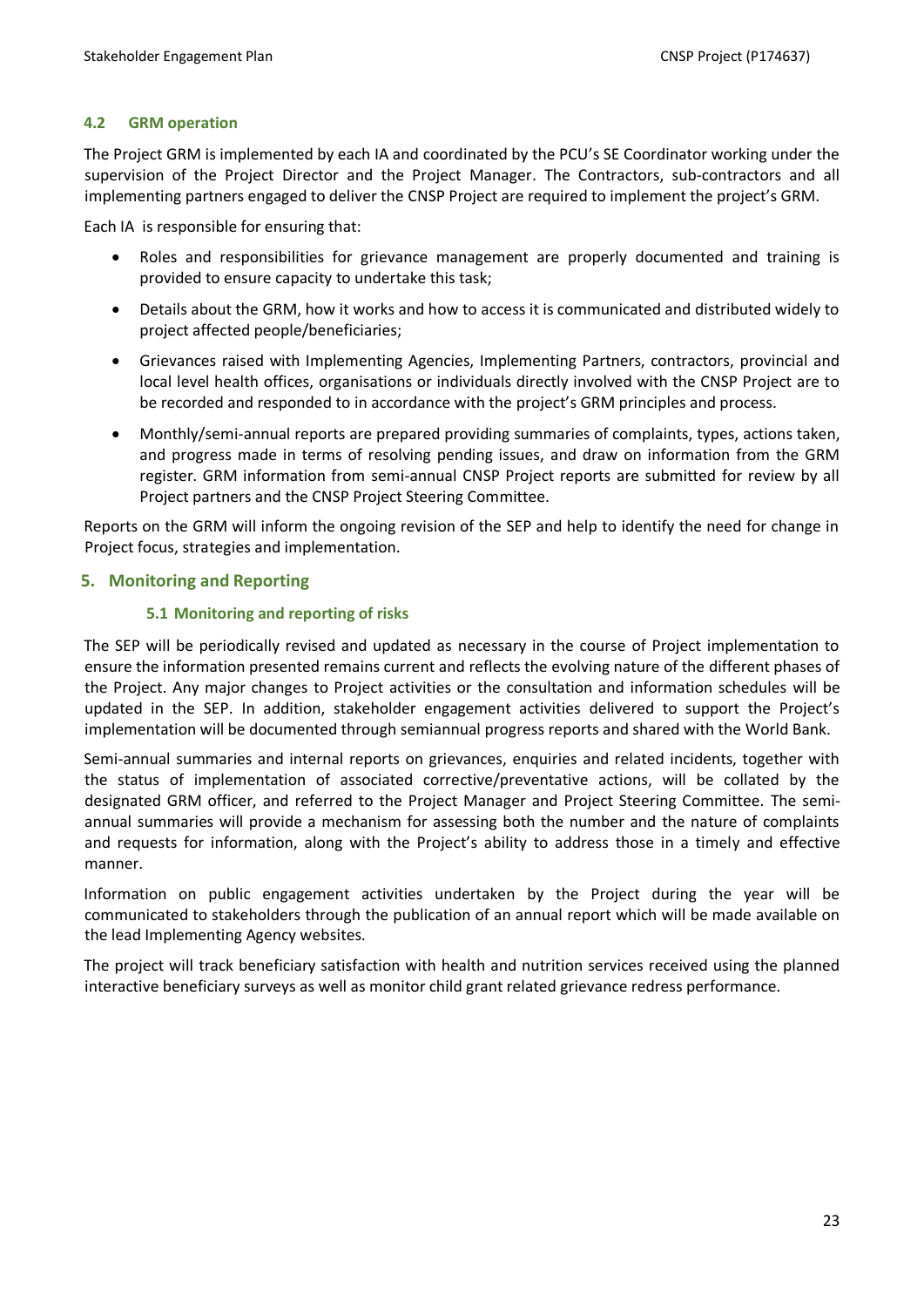# <span id="page-23-0"></span>**Annex 1 COVID-19 Safety Protocol: Project Implementation**

#### **Purpose**

The purpose of this Protocol is to identify COVID-19 transmission risks associated with the implementation of the Child Nutrition and Social Protection Project (CNSP); outline appropriate risk mitigation measures; and assign roles and responsibilities for their implementation.

#### **Context**

An outbreak of the coronavirus disease (COVID-19) caused by the 2019 novel coronavirus (SARS-CoV-2) has spread rapidly across the world since December 2019. On 11 March 2020, the World Health Organization (WHO) declared a global pandemic. By 18 June 2021, the WHO had reported over 177 million confirmed cases and 3,840,000 deaths worldwide.

The first COVID case in PNG was recorded in March 2020. The GoPNG activated the National Emergency Response Operation Committees (NEOCs) on the 27th of January 2020. COVID-19 was declared a national emergency on March 11, 2020. A Joint Agency Task Force for COVID 19 under the National Control Centre has been established to coordinate the national response. The official website is: *<https://covid19.info.gov.pg/>*.

NDoH in partnership with the World Health Organisation published the Niupela Pasin Transitioning to a 'New Normal' Handbook.

The Department of Treasury has produced a guide, Treasury Niupela Pasin, outlining the Department of Treasury's approach to operating safely within an environment where COVID-19 is present. The guide outlines practices put in place by the Department of Treasury to continue to work and operate safely and maintain physical distancing wherever possible.

The Government of Papua New Guinea (PNG) through the National Department of Health (NDOH) has also developed a preparedness and response plan that outlines the strategic components for managing a public health response to COVID-19.

#### **COVID-19 Transmission Risks**

CNSP project will engage project workers including government staff, contractors, consultants, implementing partners and individuals to deliver child nutrition and stunting prevention activities across PNG.

The project's design includes:

- Conduct of meetings, workshops and community engagements;
- Technical assistance for community outreach activities and the monitoring and evaluation of project activities;
- Support for knowledge sharing, training and worker-readiness activities, and;
- Technical assistance provided by in-country consultants (located in the PCU and CMU's and/or regional administrations).

These engagements present a high risk of COVID-19 transmission i) between project workers, ii) from project workers to target beneficiaries, and iii) amongst targeted beneficiaries. The risk of transfer between outside project workers to communities is viewed as the greatest risk.

# **COVID-19 Transmission Mitigation Measures**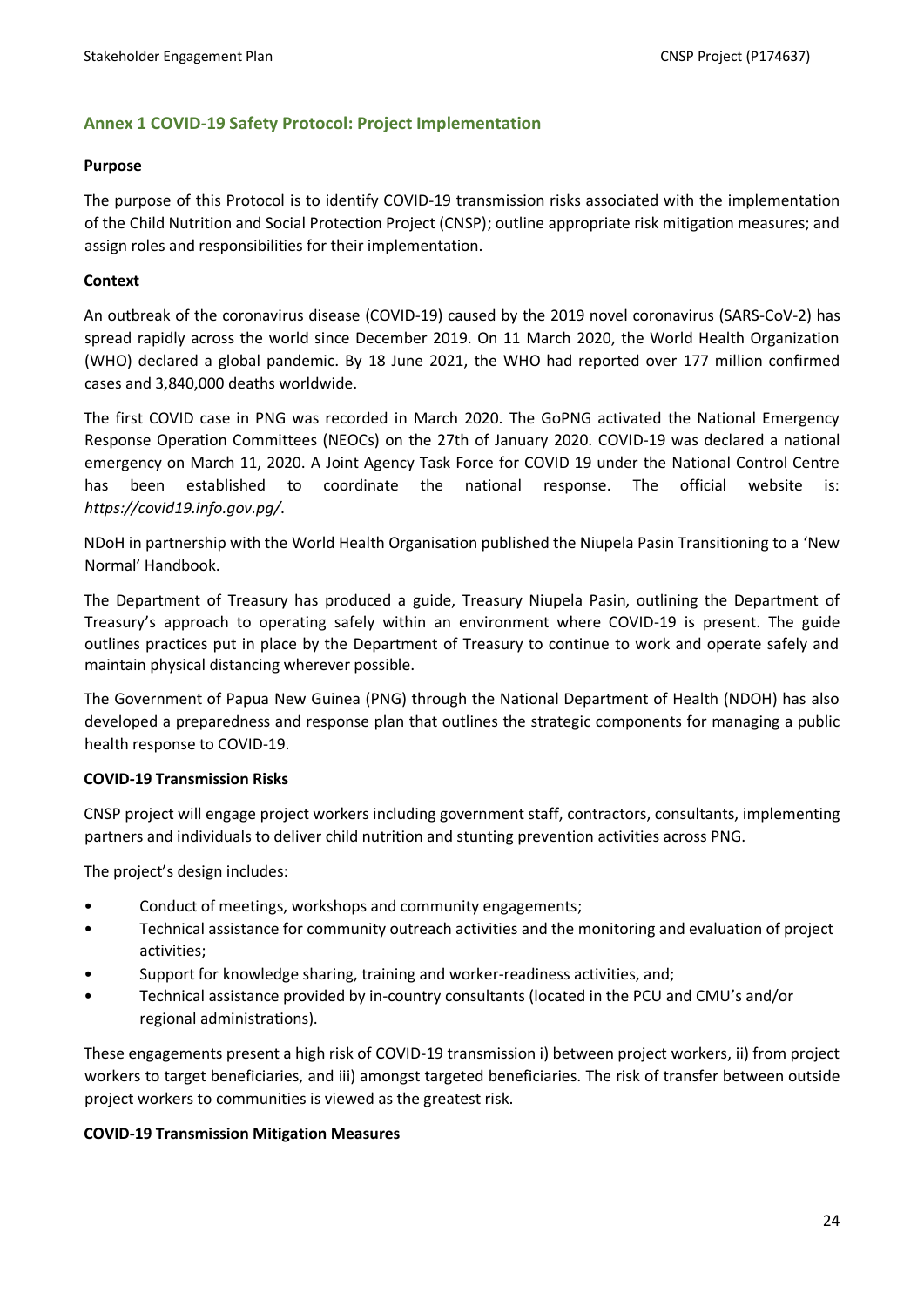The Project will implement the following measures to mitigate the risk of virus transmission during project implementation:

- Routinely review the national, provincial and district COVID-19 situation and the restrictions put in place by the government to contain virus spread and send updates to all Implementing Agencies and Partners<sup>5</sup> on a bi-weekly basis or sooner if the situation has changed;
- Ensure that all project workers including government, PCU and CMU staff, consultants and other implementing partners undertake regular COVID-19 risk awareness and mitigation training and commit, through the project's code of conduct, to managing COVID-19 risks associated with project activities;
- Ensure project beneficiaries are made aware of COVID-19 transmission risks and prevention measures (general and project-specific) throughout project implementation by utilizing project communication channels including website, Facebook page, community notice boards; and before the commencement of on-ground project consultations/activities;
- Conduct all project activities as per the national restrictions or advisories including staying home when sick, good hygiene and social distancing, and minimize direct interaction between project agencies and beneficiaries / affected people where possible;
- Ensure that project workers do not conduct face-to-face activities when they are feeling unwell or have been identified as a close contact of a COVID-19 case. Support Government, CMU staff and consultants to get tested for COVID-19 before recommencing face-to-face activities. In the event that a case is identified by medical experts, the CMU must be notified immediately and will work closely with medical staff and authorities to ensure support is given to the officer/consultant to go through the necessary protocols including isolation and treatment
- Monitor and report on the implementation of project COVID-19 prevention measures during the conduct of project activities through the project's existing monitoring and reporting framework.

# **Roles and responsibilities**

The Head of the PCU located in the DJAG, with the support of a nominated manager located within each Component Management Unit located within the NDoH & DFCD&R to be responsible for ensuring the implementation of the Plan.

All Project workers, external contractors and partners engaged by the project including government staff, project staff, church organisations and consultants are required to carry out their duties in accordance with this Plan.

#### **Resources**

GoPNG COVID19 situation reports and advisory: *<https://www.health.gov.pg/subindex.php?news=1>*

GoPNG COVID19 awareness-raising resources: *<https://covid19.info.gov.pg/index.php/covid-19-awareness/>*

#### **Tools**

The following tools will be developed/utilized by project management staff to ensure COVID-19 mitigation measures are complied with:

- CNSP project Pre Mission Checklist / Project Worker Health Certification
- CNSP project Training Record
- CNSP project COVID Safe Meeting Guidance

<sup>&</sup>lt;sup>5</sup> Implementing Parties are organisations and individual contracted or engaged in another formal or informal manner for the purposes of the project, such as Churches, womens groups, schools, etc.